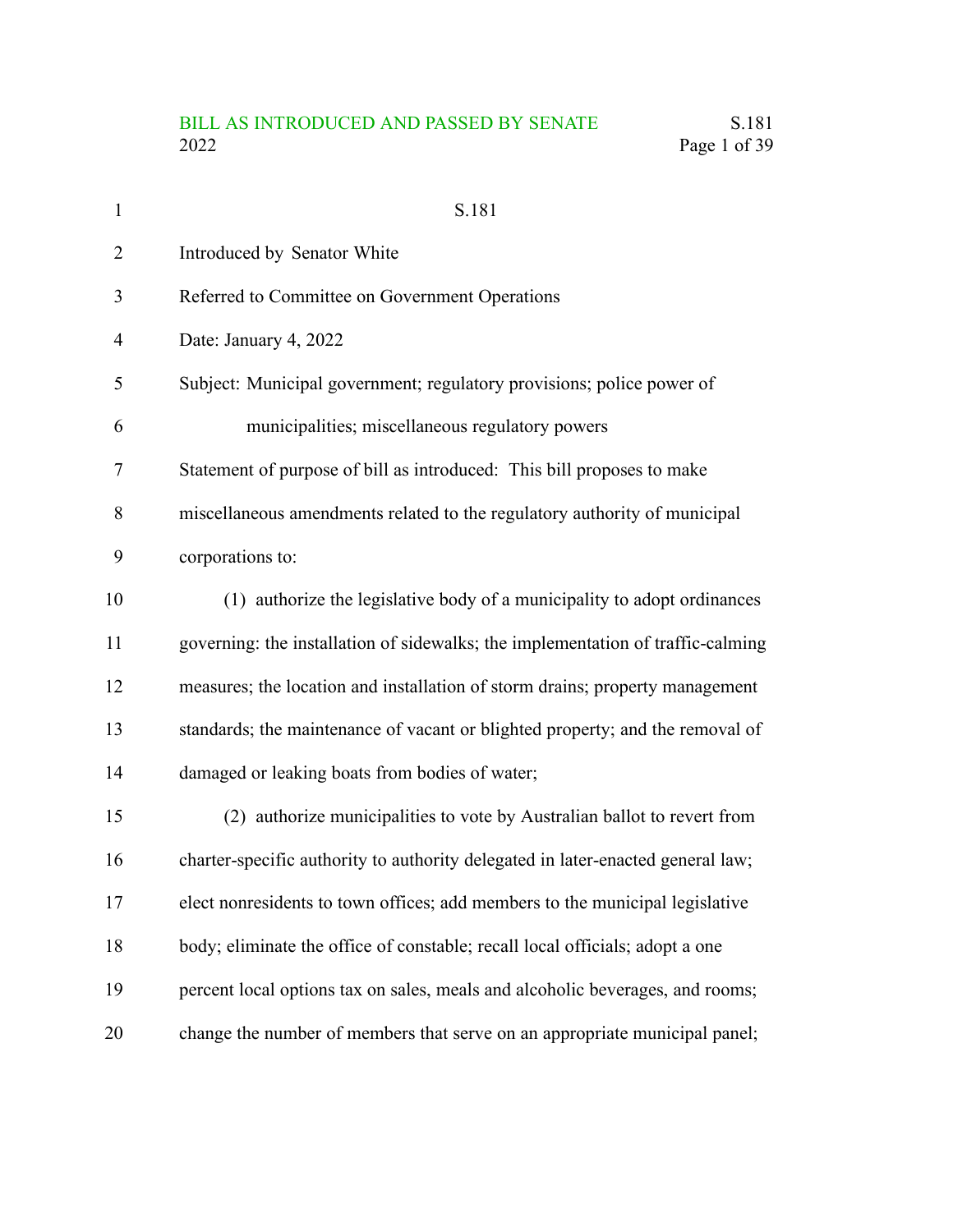| $\mathbf{1}$   | and authorize the legislative body to appoint a moderator, trustees of public                  |
|----------------|------------------------------------------------------------------------------------------------|
| $\overline{2}$ | funds, or cemetery commissioners;                                                              |
| 3              | (3) authorize the legislative body of a municipality to establish the                          |
| 4              | speed limits on municipal highways; deem the office of a legislative body                      |
| 5              | member vacant if the member fails to attend the minimum number of meetings                     |
| 6              | established in an annual attendance policy; expend town cemetery funds for                     |
| 7              | the purpose of improvements on cemetery property; and require compliance                       |
| 8              | with other municipal permits prior to the final issuance of a building permit;                 |
| 9              | and                                                                                            |
| 10             | (4) establish statutory provisions that may be used for the operation of                       |
| 11             | government in cases of emergency.                                                              |
|                |                                                                                                |
|                |                                                                                                |
| 12<br>13       | An act relating to authorizing miscellaneous regulatory authority for<br>municipal governments |
|                |                                                                                                |

It is hereby enacted by the General Assembly of the State of Vermont: 14

| 15 | * * * Ordinance Authority Subject to Dermissive Referendum * * *            |
|----|-----------------------------------------------------------------------------|
| 16 | Sec. 1. 24 $\sqrt{3}$ \$ 2291 is amended to read:                           |
| 17 | § 2291. ENUMERATION OF POWERS                                               |
| 18 | For the purpose of promoting the public health safety, welfare, and         |
| 19 | convenience, a town, city, or incorporated village shall have the following |
| 20 | DUWUIS.                                                                     |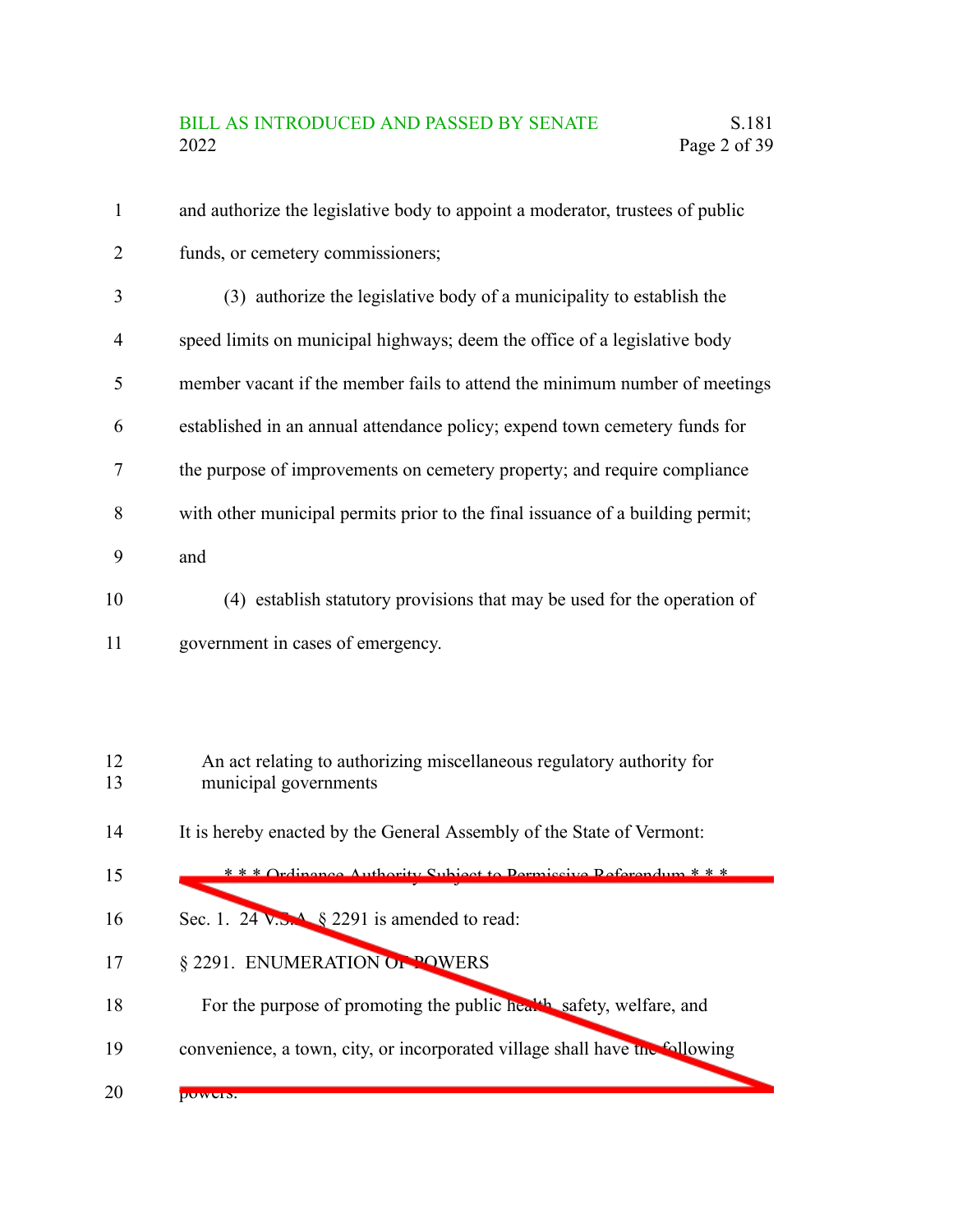### BILL AS INTRODUCED AND PASSED BY SENATE S.181<br>2022 Page 3 of 39 Page 3 of 39

| $\mathbf 1$ | $(1)$ To set off portions of public highways of the municipality for             |
|-------------|----------------------------------------------------------------------------------|
| 2           | side walks and bicycle paths and to regulate their installation and use.         |
| 3           | * * *                                                                            |
| 4           | (4) <b>T</b> regulate the operation and use of vehicles of every kind including  |
| 5           | the power: to evect traffic signs and signals; to regulate the speed of vehicles |
| 6           | subject to 23 V.S.A chapter 13, subchapter 12; to implement traffic-calming      |
| 7           | regulations, to regulate or exclude the parking of all vehicles; and to provide  |
| 8           | for waiver of the right of appearance and arraignment in court by persons        |
| 9           | charged with parking violations by payment of specified fines within a stated    |
| 10          | period of time.                                                                  |
| 11          |                                                                                  |
| 12          | (6) To regulate the location, installation, maintenance, repair, and             |
| 13          | removal of utility poles, wires and conduits, water pipes or mains, storm        |
| 14          | drains, or gas mains and sewers, upon, under, or above public highways or        |
| 15          | public property of the municipality.                                             |
| 16          | * * *                                                                            |
| 17          | (13) To compel the cleaning or repair of any premises that in the                |
| 18          | judgment of the legislative body is dangerous to the health or safety of the     |
| 19          | public and to establish property management standards applicable to all          |
| 20          | premises within the municipality.                                                |
| 21          |                                                                                  |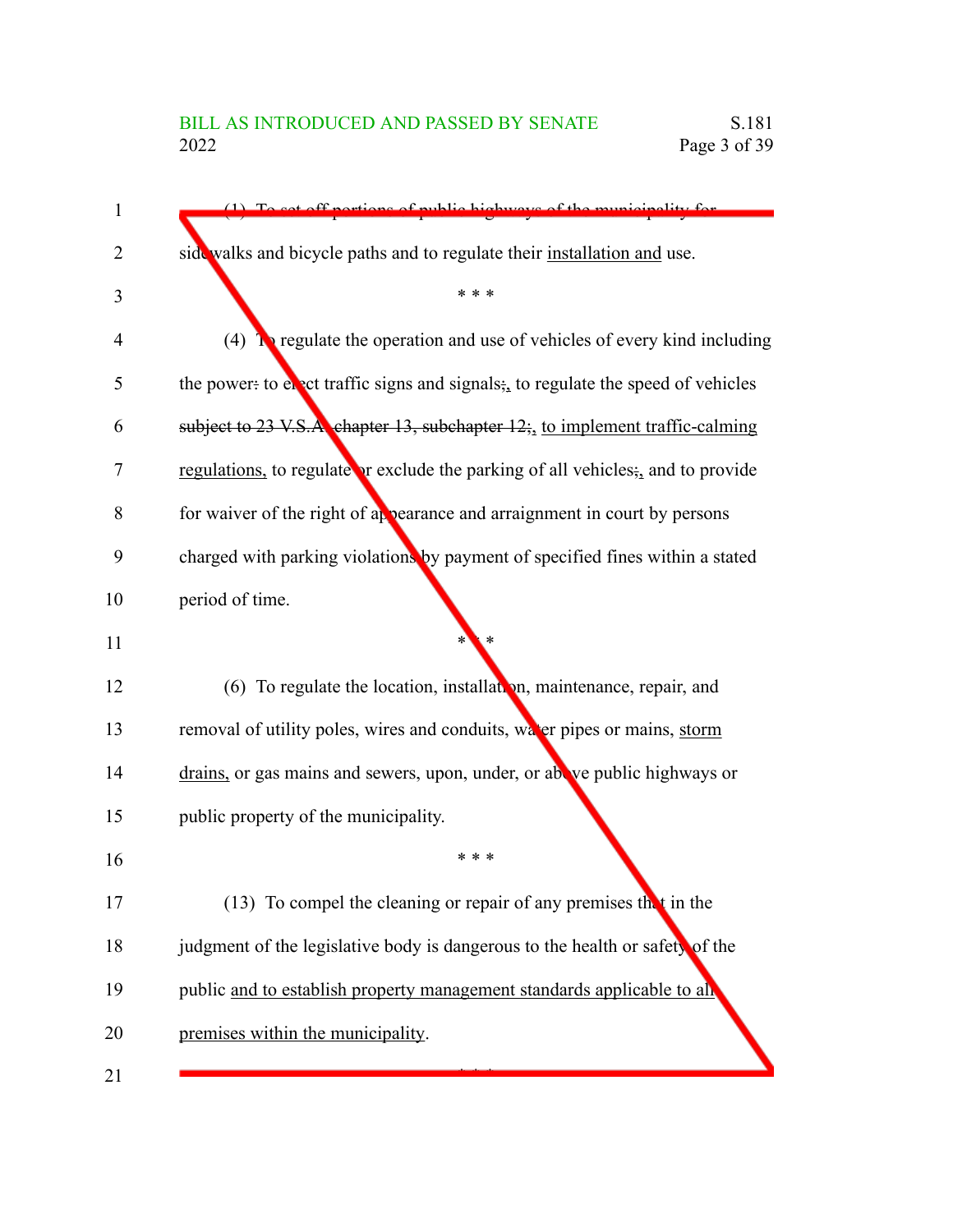| 1  | (24) I hap the determination by a municipal building increator health                  |
|----|----------------------------------------------------------------------------------------|
| 2  | officer, or fire marshal that a building within the boundaries of the town, city,      |
| 3  | or incorporated village is uninhabitable, vacant, or blighted, to recover all          |
| 4  | expenses in ident to the maintenance of the uninhabitable, vacant, or blighted         |
| 5  | building with $t_{\text{R}}$ expenses to constitute a lien on the property in the same |
| 6  | manner and to the same extent as taxes assessed on the grand list, and all             |
| 7  | procedures and remedics for the collection of taxes shall apply to the collection      |
| 8  | of those expenses; provided, however, that the town, city, or incorporated             |
| 9  | village has adopted rules to determine the habitability of a building, including       |
| 10 | provisions for notice in accordance with 32 V.S.A. § 5252(3) to the building's         |
| 11 | owner prior to incurring expenses and <b>R</b> eluding provisions for an               |
| 12 | administrative appeals process.                                                        |
| 13 | * * *                                                                                  |
| 14 | (30) To remove abandoned or damaged and raking boats from bodies                       |
| 15 | of water, provided that the boat is located within 100 feet of a shoreline within      |
| 16 | the territorial limits of the municipality, and to seek damages against the owner      |
| 17 | of the boat for the actual cost of removing the boat from the bolly of water.          |
| 18 | * * * Municipal Authority Subject to Voter Approval * *                                |
| 19 | Sec. 2. 17 V.S.A. § 2645a is added to read:                                            |
| 20 | § 2645a. CHARTERED MUNICIPALITIES; VOTE TO REVERT TO                                   |
| 21 | AU HUNTE I INVYIDIDIDI UDINDINAD LAW                                                   |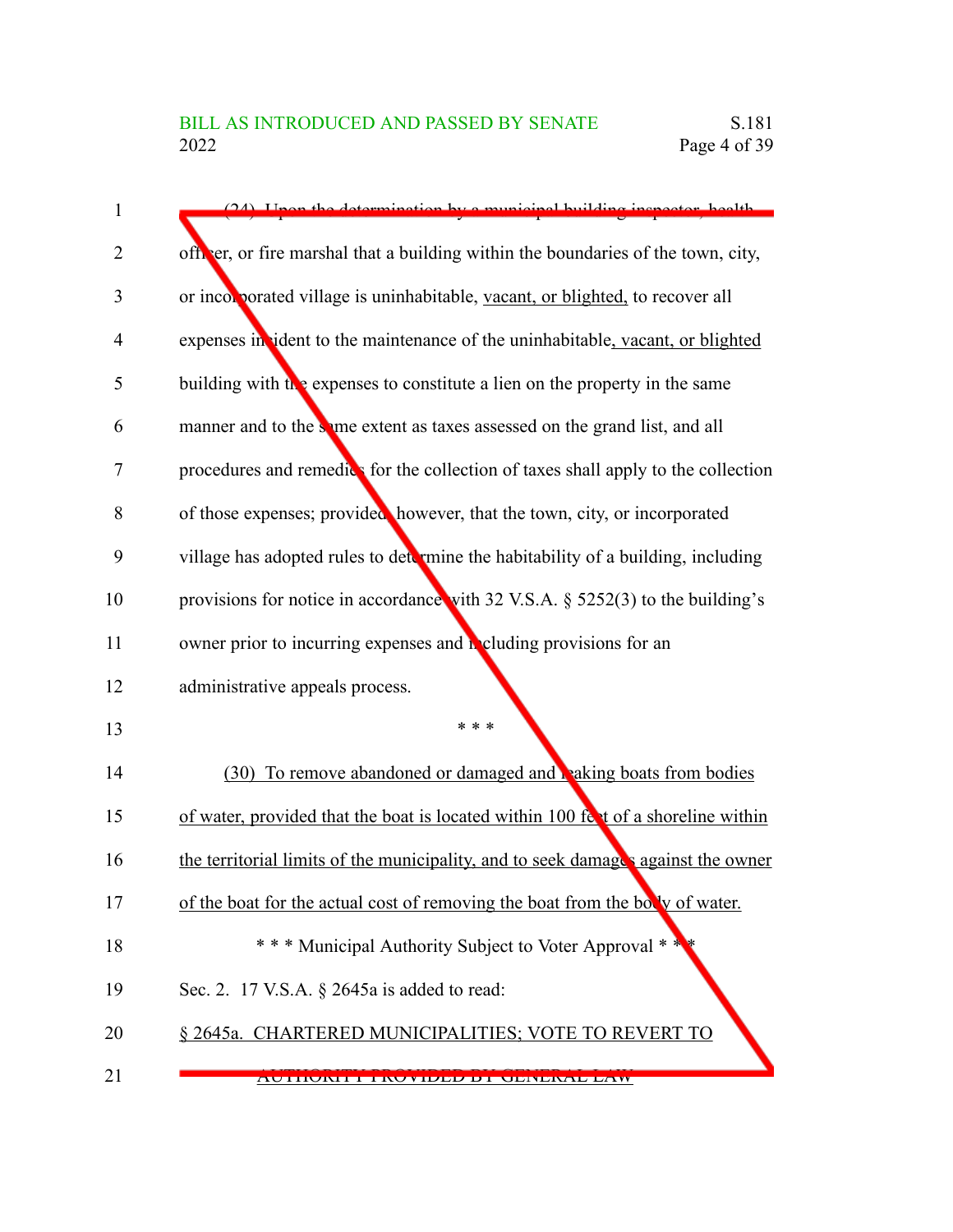| 1              | (a) A municipality may propose to each specific outpority granted by           |
|----------------|--------------------------------------------------------------------------------|
| $\overline{2}$ | chan er and instead use municipal authority delegated in later-enacted general |
| 3              | law, provided that the proposal is approved by the voters at any annual or     |
| 4              | special meeting warned for that purpose according to the procedures            |
| 5              | established in this section.                                                   |
| 6              | (b) The proposal may be made by the legislative body of the municipality       |
| 7              | or by petition of five percent of the voters of the municipality. The proposal |
| 8              | shall specifically identify and cond in the later-enacted general law that the |
| 9              | municipality proposes to use in lieu of the charter provision.                 |
| 10             | (c) The proposal shall be filed as a public record in the office of the clerk  |
| 11             | of the municipality at least 10 days before the first public hearing and be    |
| 12             | available for public inspection or copying upon request                        |
| 13             | (d) The legislative body of the municipality shall hold a least two public     |
| 14             | hearings prior to the meeting to vote on the charter proposal. Notice of each  |
| 15             | public hearing and of the annual or special meeting shall be given in          |
| 16             | accordance with section 2641 of this chapter.                                  |
|                |                                                                                |

(e) Voting on a proposal shall be by Australian ballot.

17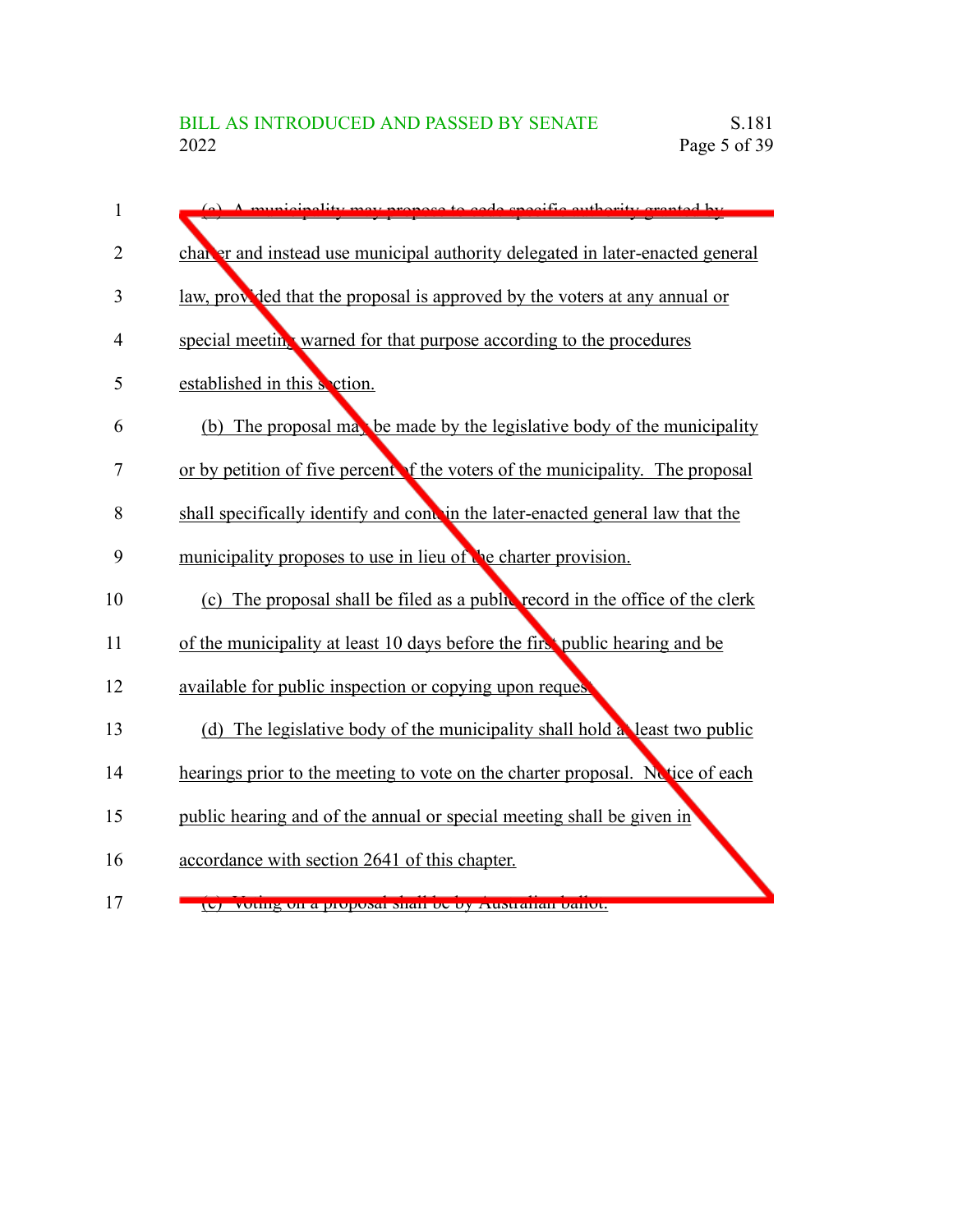| 1  |                                                                                   |
|----|-----------------------------------------------------------------------------------|
| 2  | § 2.46a. TOWN OFFICERS; TOWN VOTE TO ALLOW ELECTION OF                            |
| 3  | <b>NONRESIDENTS</b>                                                               |
| 4  | (a) Not ithstanding section 2646 of this subchapter, a municipality may           |
| 5  | propose to allow nonresidents to be elected as town officers. The proposal        |
| 6  | must be approved by the voters at any annual or special meeting warned for        |
| 7  | that purpose.                                                                     |
| 8  | (b) The proposal may be made by the legislative body of the municipality          |
| 9  | or by petition of five percent of the voters of the municipality. The proposal    |
| 10 | shall identify the town office that no be filled by a nonresident. Voting on a    |
| 11 | proposal shall be by Australian ballot.                                           |
| 12 | Sec. 4. 17 V.S.A. § 2650 is amended to read:                                      |
| 13 | § 2650. ADDITIONAL LISTERS AND SELECTBOARD MEMBERS                                |
| 14 | * * *                                                                             |
| 15 | (b) Additional selectboard members.                                               |
| 16 | $(1)(A)$ A town may vote at a special or annual town neeting to elect             |
| 17 | two additional selectboard members for terms of either one or two years each.     |
| 18 | * * *                                                                             |
| 19 | $(2)(A)$ If two or more additional selectboard member positions at                |
| 20 | created, they shall be for terms of the same length, but if the terms of the new  |
| 21 | positions are to be for two years, when the additional selectboard inclinuers are |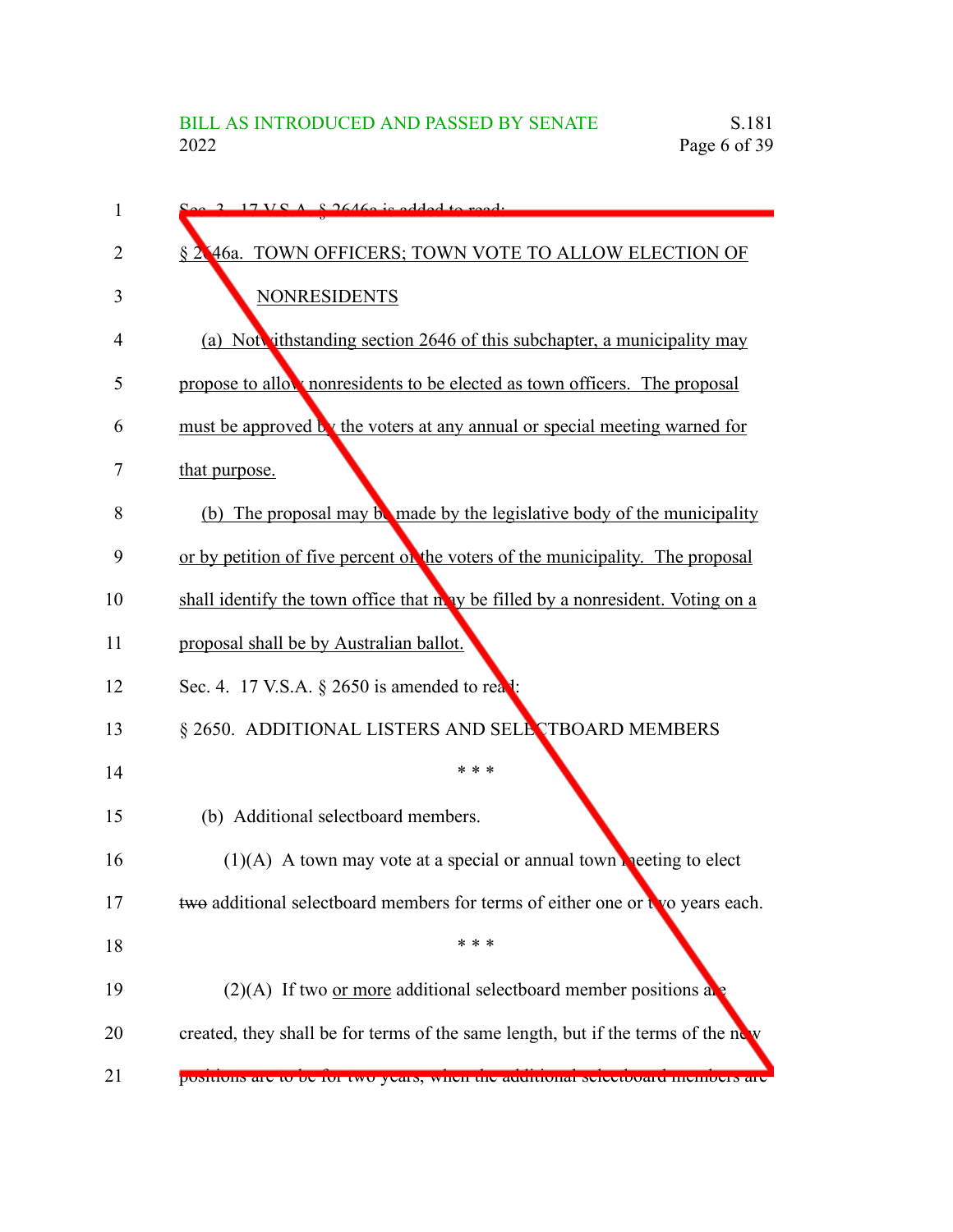| 1  | et elected and shall be elected the terms of the members shall be staggered     |
|----|---------------------------------------------------------------------------------|
| 2  | with a member or members elected for one year and the other selectboard         |
| 3  | member or members elected for two years.                                        |
| 4  | * * *                                                                           |
| 5  | Sec. 5. 17 V.S. § 2651a is amended to read:                                     |
| 6  | § 2651a. CONSTALLES; APPOINTMENT; REMOVAL; ELIMINATION                          |
| 7  | OF OFFICE                                                                       |
| 8  | * * *                                                                           |
| 9  | $(d)(1)$ A town may vote by A stralian ballot at an annual meeting to           |
| 10 | eliminate the office of constable.                                              |
| 11 | $(2)(A)$ If a town votes to eliminate the office of constable, the              |
| 12 | selectboard shall appoint a qualified law enforcement officer, who need not be  |
| 13 | a resident of the town.                                                         |
| 14 | (B) The law enforcement officer appointed by the selectboard shall              |
| 15 | have the same powers, discharge the same duties subject to $24$ V.S.A. § 1936a, |
| 16 | proceed in the discharge thereof in the same manner, and be subject to the      |
| 17 | same liabilities as are prescribed for constables.                              |
| 18 | (3) A vote to eliminate the office of constable shall remain in effect          |
| 19 | until rescinded by majority vote of the registered voters present and voting    |
| 20 | an annuar meeting warned for that purpose.                                      |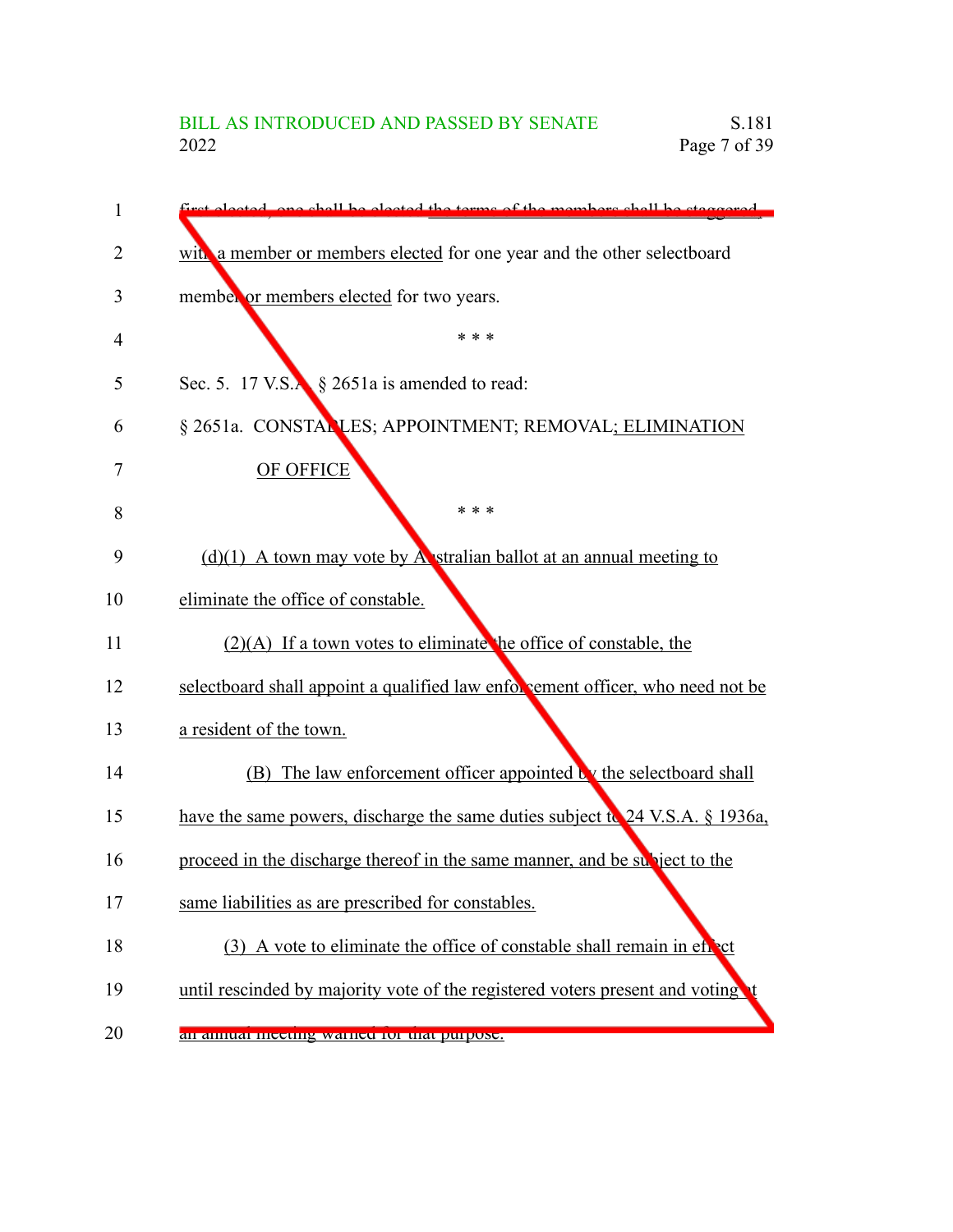| 1  | $(4)$ The term of office of env constable in office on the date a town            |
|----|-----------------------------------------------------------------------------------|
| 2  | vot's to eliminate that office shall expire on the 45th day after the vote or on  |
| 3  | the date upon which the selectboard appoints a law enforcement officer under      |
| 4  | this subsection, whichever occurs first.                                          |
| 5  | Sec. 6. 17 V.S.A. § 2668 is added to read:                                        |
| 6  | § 2668. RECALL OF LOCAL OFFICIALS                                                 |
| 7  | (a) Any elected multicipal officer may be removed from office subject to          |
| 8  | the procedure for voter-initiated petition contained in this section.             |
| 9  | (b) A petition for a vote on the question of recalling an elected municipal       |
| 10 | officer shall be signed by not less than 15 percent of the active registered      |
| 11 | voters of the municipality and presented to the legislative body or the clerk of  |
| 12 | the municipality.                                                                 |
| 13 | (c) When a petition is submitted in accordatic with subsection (b) of this        |
| 14 | section, the legislative body shall call a special meeting within 60 days from    |
| 15 | the date of receipt of the petition, or include an article in the warning for the |
| 16 | next annual meeting of the municipality if the annual meeting falls within the    |
| 17 | 60-day period, to determine whether the voters will remove the elected            |
| 18 | municipal officer.                                                                |
| 19 | (d) When the petition is approved by a majority of the ballots cast a the         |
| 20 | special or annual meeting, the elected municipal officer named in the petition    |
| 21 | shan cease to note the other.                                                     |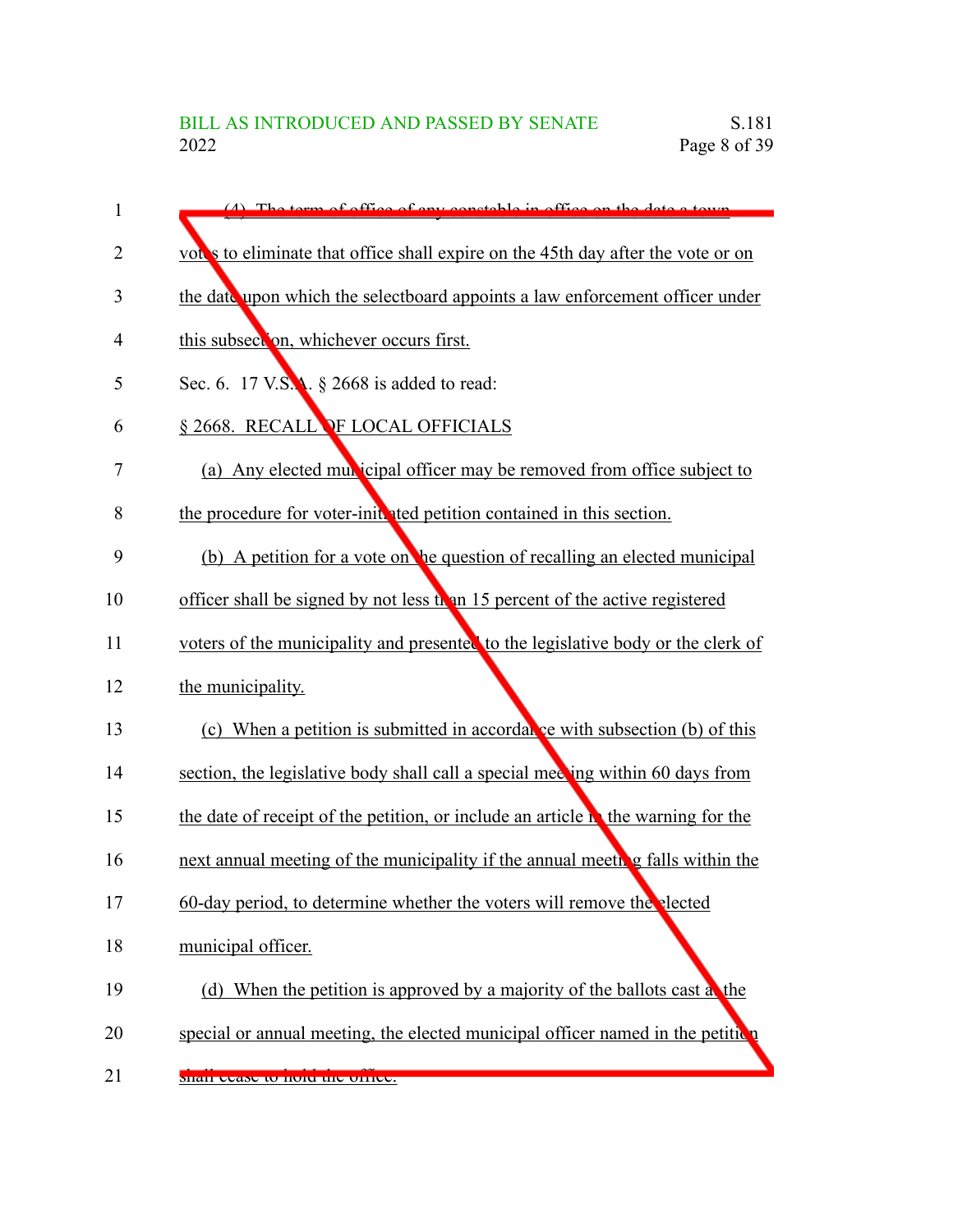| 1  | (a) A vecessey reculting from the recall of an elected municipal officer shall     |
|----|------------------------------------------------------------------------------------|
| 2  | be <b>illed</b> pursuant to 24 V.S.A. chapter 33, subchapter 6.                    |
| 3  | recall petition shall not be brought against an individual elected<br>(f)          |
| 4  | municipal officer more than once within any 12-month period.                       |
| 5  | Sec. 7. 24 V.S.A. § 138 is amended to read:                                        |
| 6  | § 138. LOCAL OF TION TAXES                                                         |
| 7  | (a) Local option tax's are authorized under this section for the purpose of        |
| 8  | affording municipalities an elternative method of raising municipal revenues to    |
| 9  | facilitate the transition and reduce the dislocations in those municipalities that |
| 10 | may be caused by reforms to the mothod of financing public education under         |
| 11 | the Equal Educational Opportunity Act of 1997. Accordingly:                        |
| 12 | $(1)$ the local option taxes authorized nder this section may be imposed           |
| 13 | by a municipality;                                                                 |
| 14 | $(2)$ a municipality opting to impose a local option tax may do so prior to        |
| 15 | July 1, 1998 to be effective beginning January 1, 1999, and anytime after          |
| 16 | December 1, 1998 a local option tax shall be effective begin ning on the next      |
| 17 | tax quarter following 90 days' notice to the Department of Taxes of the            |
| 18 | imposition; and                                                                    |
| 19 | $(3)$ a local option tax may only be adopted by a municipality in which:           |
| 20 | $(A)$ the education property tax rate in 1997 was less than \$1.10 pe              |
| 21 | <del>φτυσιου οι cquanzcu cuucanon property value, or</del>                         |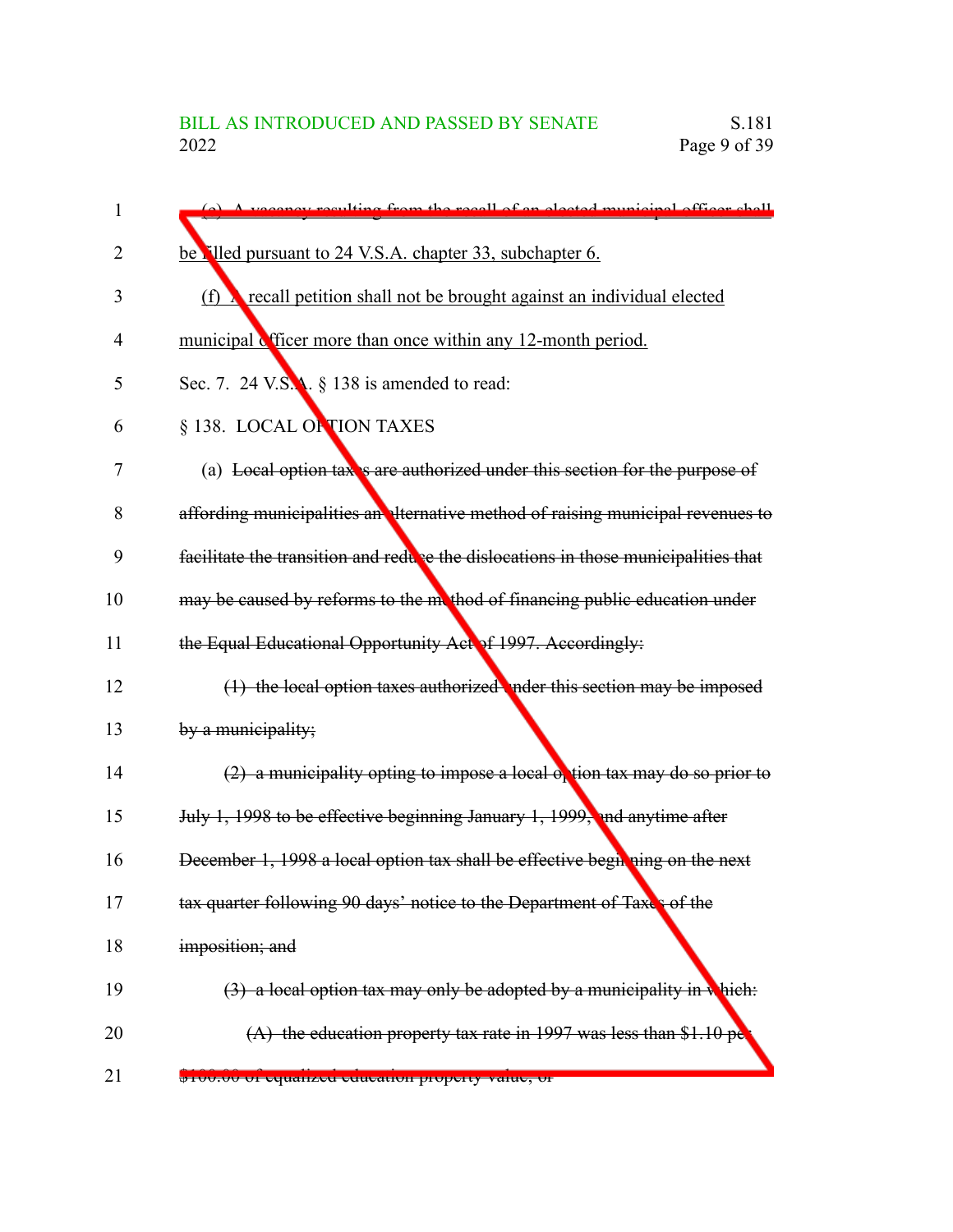| 1  | (B) the equalized grand list value of personal property business                  |
|----|-----------------------------------------------------------------------------------|
| 2  | machinery, inventory, and equipment is at least ten percent of the equalized      |
| 3  | education grand list as reported in the 1998 Annual Report of the Division of     |
| 4  | Property Valuation and Review; or                                                 |
| 5  | (C) the combined education tax rate of the municipality will increase             |
| 6  | by 20 percent or more in fiscal year 1999 or in fiscal year 2000 over the rate of |
| 7  | the combined education property tax in the previous fiscal year. [Repealed.]      |
| 8  | (b) If the legislative body of a municipality by a majority vote                  |
| 9  | recommends, the voters of a municipality may, at an annual or special meeting     |
| 10 | warned for that purpose, by a majority vote of those present and voting, assess   |
| 11 | any or all of the following:                                                      |
| 12 | $(1)$ a one percent sales tax;                                                    |
| 13 | (2) a one percent meals and alcoholic betherages tax;                             |
| 14 | $(3)$ a one percent rooms tax.                                                    |
| 15 | * * *                                                                             |
| 16 | Sec. 8. 24 V.S.A. § 4460 is amended to read:                                      |
| 17 | § 4460. APPROPRIATE MUNICIPAL PANELS                                              |
| 18 | * * *                                                                             |
| 19 | (c) In the case of an urban municipality or of a rural town where the             |
| 20 | planning commission does not serve as the board of adjustment or the              |
| 21 | development review board, members of the board of adjustment of the               |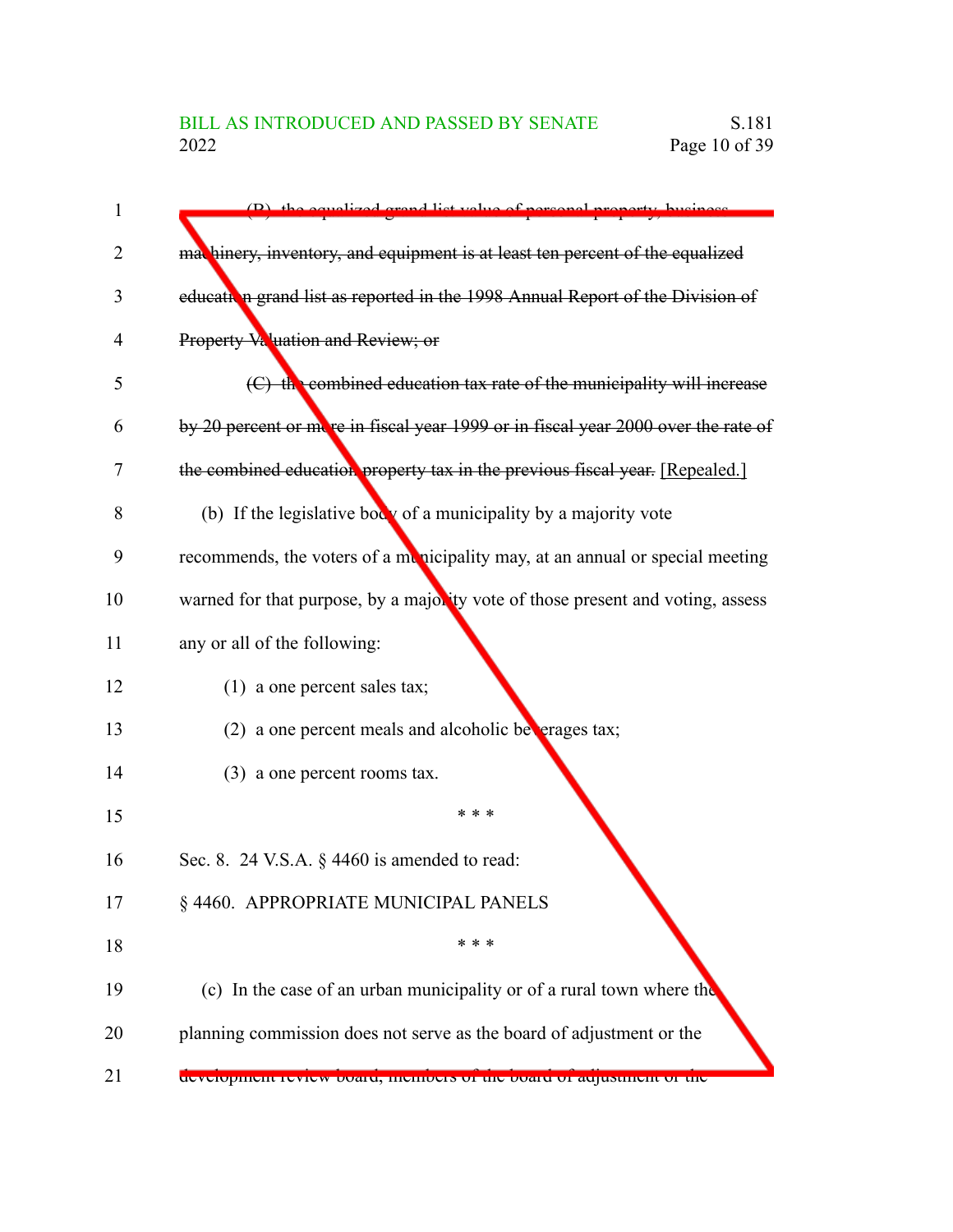| nt review hoard chall be ennounted by the legislative                             |
|-----------------------------------------------------------------------------------|
| number and terms of office of which shall be determined by the legislative        |
| body subject to the provisions of subsection $(a)(b)$ of this section. The        |
| municipal lexislative body may appoint alternates to a planning commission, a     |
| board of adjustment, or a development review board for a term to be               |
| determined by the legislative body. Alternates may be assigned by the             |
| legislative body to serve on the planning commission, the board of adjustment,    |
| or the development review board in situations when one or more members of         |
| the board are disqualified or are otherwise unable to serve. Vacancies shall be   |
| filled by the legislative body for the unexpired terms and upon the expiration    |
| of such terms. Each member of a board of edjustment or a development              |
| review board may be removed for cause by the <b>regislative</b> body upon written |
| charges and after public hearing. If a development review board is created,       |
| provisions of this subsection regarding removal of members of the board of        |
| adjustment shall not apply.                                                       |
| * * *                                                                             |
| (f) Notwithstanding subsections (b) and (c) of this section, a munic pality       |
| may vote at an annual or special meeting to change the number of members          |
| that may be appointed to a board or adjustment or development review              |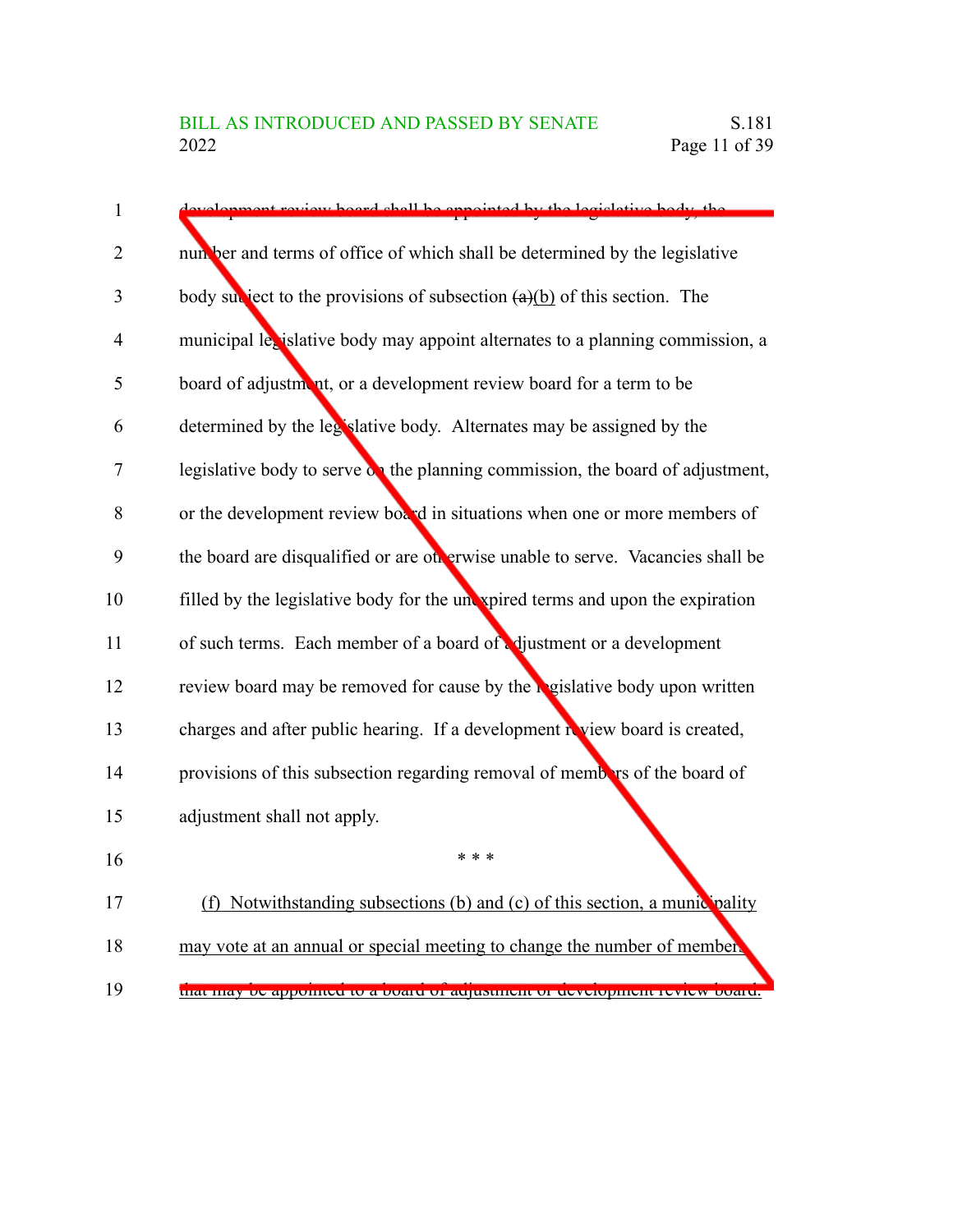| 1  | $(1)$ . The proposed to change the number of members serving on a heard             |
|----|-------------------------------------------------------------------------------------|
| 2  | may be brought by the legislative body or by petition of five percent of the        |
| 3  | voters of the municipality. Voting on a proposal shall be by Australian ballot.     |
| 4  | $(2)$ <b>N</b> the number of members on a board is reduced, the legislative body    |
| 5  | shall determine which of the appointed members shall remain in office.              |
| 6  | *** Voter-Appioved Authority to Appoint Moderator, Trustees of Public               |
| 7  | Funda and Cemetery Commissioners ***                                                |
| 8  | Sec. 9. 17 V.S.A. § 2646 is amended to read:                                        |
| 9  | § 2646. TOWN OFFICERS; QUALIFICATION; ELECTION                                      |
| 10 | At the annual meeting, a town shall choose from among its registered voters         |
| 11 | the following town officers, who shall serve until the next annual meeting and      |
| 12 | until successors are chosen, unless otherwise provided by law:                      |
| 13 | (1) A moderator, unless the town has vound to authorize the selectboard             |
| 14 | to appoint the moderator as provided in section 265 <sup>1</sup> g of this chapter. |
| 15 | * * *                                                                               |
| 16 | A first constable, and if needed a second constable, unless the town<br>(7)         |
| 17 | has voted to authorize the selectboard to appoint constables or has eliminated      |
| 18 | the office as provided in section 2651a of this chapter. The terms of office of     |
| 19 | the first and second constable elected or appointed shall be for one year unless    |
| 20 | a town votes that they shall be elected or appointed for terms of two years.        |
| 21 | WHEN a town votes for a two-year term for the offices of thist and second           |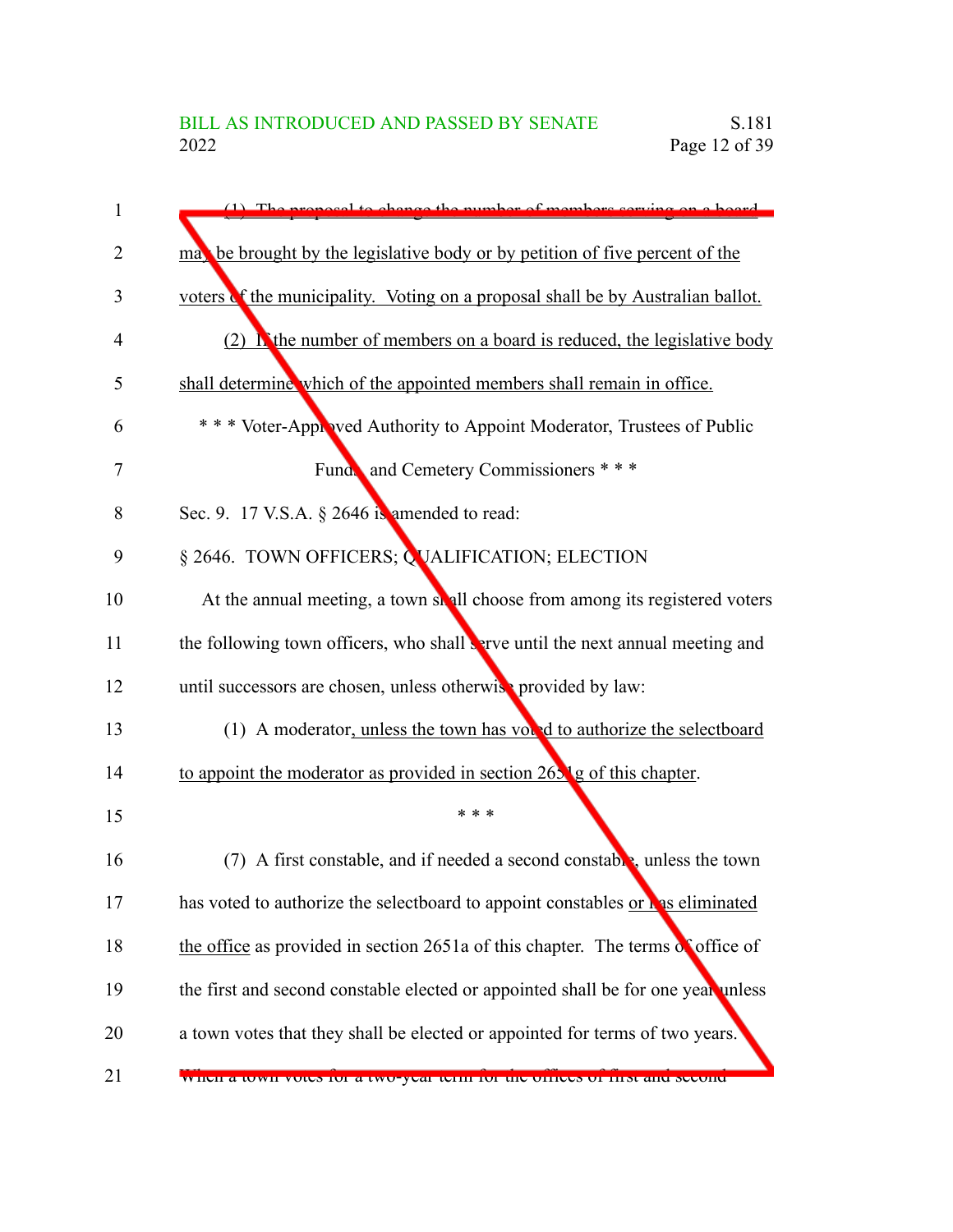# BILL AS INTRODUCED AND PASSED BY SENATE<br>2022 Page 13 of 39 Page 13 of 39

| 1  | two year terms shall remain in effect until the town rescurds                  |
|----|--------------------------------------------------------------------------------|
| 2  | there by a majority vote of the legal voters voting at an annual meeting, duly |
| 3  | warned for that purpose.                                                       |
| 4  | * * *                                                                          |
| 5  | (12) A trustee of public funds if the town so votes, unless the town has       |
| 6  | voted to authorize the selectboard to appoint the trustee of public funds as   |
| 7  | provided in section 265 <b>N</b> of this chapter.                              |
| 8  | * * *                                                                          |
| 9  | (14) A cemetery commissioner if the town so votes, unless the town has         |
| 10 | voted to authorize the selectboard to appoint the cemetery commissioner as     |
| 11 | provided in section 2651i of this chapter.                                     |
| 12 | * * *                                                                          |
| 13 | Sec. 10. 17 V.S.A. § 2651g is added to read:                                   |
| 14 | § 2651g. MODERATOR; APPOINTMENT; REMOVAL                                       |
| 15 | $(a)(1)$ A municipality may vote at an annual meeting to authorize the         |
| 16 | legislative body to appoint the moderator.                                     |
| 17 | A moderator so appointed may be removed by the legislative body                |
| 18 | for just cause after notice and hearing.                                       |
| 19 | (b) A vote to authorize the legislative body to appoint the moderator sh. I    |
| 20 | Temani in eneer until resemueu by the majority vote of the registered voters   |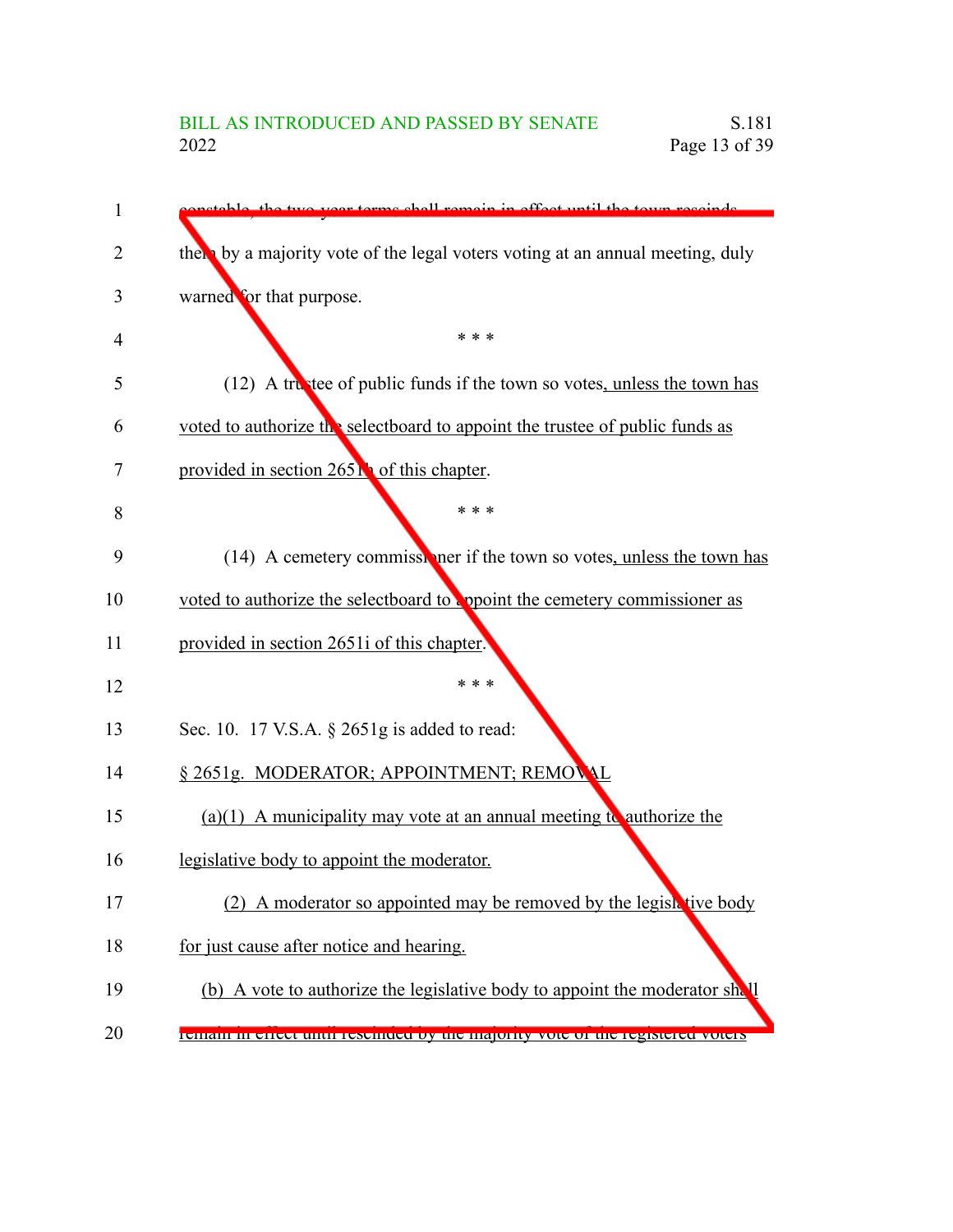| 1              | to voting at an engual or engoial meeting duly were d for that                   |
|----------------|----------------------------------------------------------------------------------|
| $\overline{2}$ | pur ose.                                                                         |
| 3              | The term of office of a moderator in office on the date a municipality<br>(c)    |
| 4              | votes to allow the legislative body to appoint a moderator shall expire          |
| 5              | 45 calendar day, after the vote or on the date upon which the legislative body   |
| 6              | appoints a moderator under this section, whichever occurs first, unless a        |
| 7              | petition for reconsideration or rescission is filed in accordance with section   |
| 8              | 2661 of this title.                                                              |
| 9              | (d) The authority to authorize the legislative body to appoint the moderator     |
| 10             | as provided in this section shall extend to all municipalities except those that |
| 11             | have a charter that specifically provides it the election or appointment of the  |
| 12             | office of moderator.                                                             |
| 13             | Sec. 11. 17 V.S.A. § 2651h is added to read:                                     |
| 14             | § 2651h. TRUSTEES OF PUBLIC FUNDS; APPOINTMENT; REMOVAL                          |
| 15             | (a)(1) A municipality may vote at an annual meeting to authorize the             |
| 16             | legislative body to appoint the trustees of public funds.                        |
| 17             | (2) A trustee of public funds so appointed may be removed $\mathbf{\cdot}$ w the |
| 18             | legislative body for just cause after notice and hearing.                        |
| 19             | (b) A vote to authorize the legislative body to appoint the trustees of public   |
| 20             | runus snan remain in erreer unur resemueu by the majority vote of the            |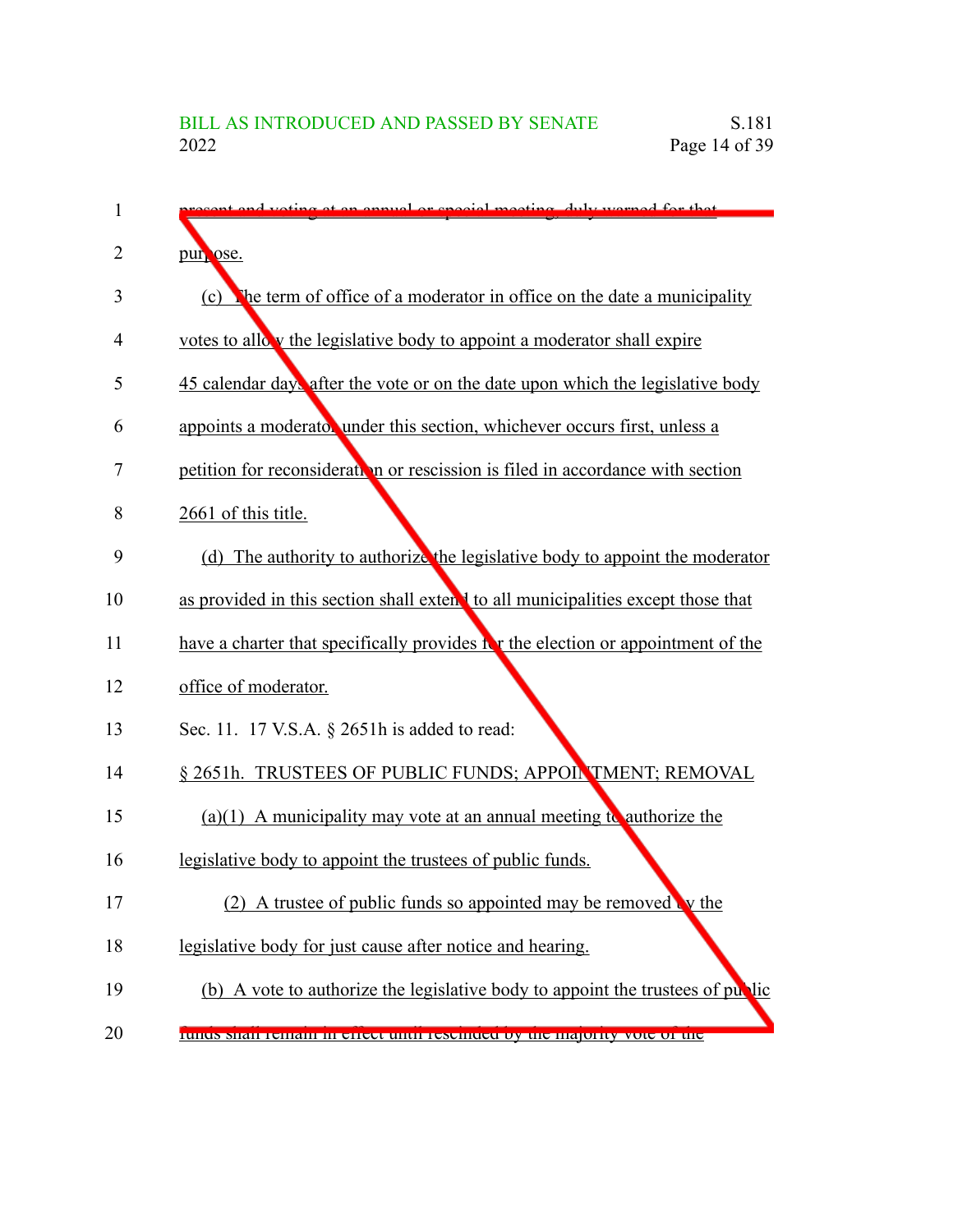| 1  | voters present and voting at an annual or special meeting duly                     |
|----|------------------------------------------------------------------------------------|
| 2  | war red for that purpose.                                                          |
| 3  | The term of office of a trustee in office on the date a municipality votes<br>(c)  |
| 4  | to allow the legislative body to appoint the trustees of public funds shall expire |
| 5  | 45 calendar day after the vote or on the date upon which the legislative body      |
| 6  | appoints a trustee un ler this section, whichever occurs first, unless a petition  |
| 7  | for reconsideration or revealishing is filed in accordance with section 2661 of    |
| 8  | this title.                                                                        |
| 9  | (d) The authority to authorize the legislative body to appoint the trustees of     |
| 10 | public funds as provided in this section shall extend to all municipalities except |
| 11 | those that have a charter that specifically provides for the election or           |
| 12 | appointment of the trustees of public funds.                                       |
| 13 | Sec. 12. 17 V.S.A. § 2651i is added to read:                                       |
| 14 | § 2651i. CEMETERY COMMISSIONERS; APPOINTMENT; REMOVAL                              |
| 15 | $(a)(1)$ A municipality may vote at an annual meeting to authorize the             |
| 16 | legislative body to appoint cemetery commissioners.                                |
| 17 | (2) A cemetery commissioner so appointed may be removed by the                     |
| 18 | legislative body for just cause after notice and hearing.                          |
| 19 | (b) A vote to authorize the legislative body to appoint the cemetery               |
| 20 | COMMISSIONERS SHAN TEMAMENT CHECK CARDI TESCHICLE DY THE MAJORITY VOIC OF          |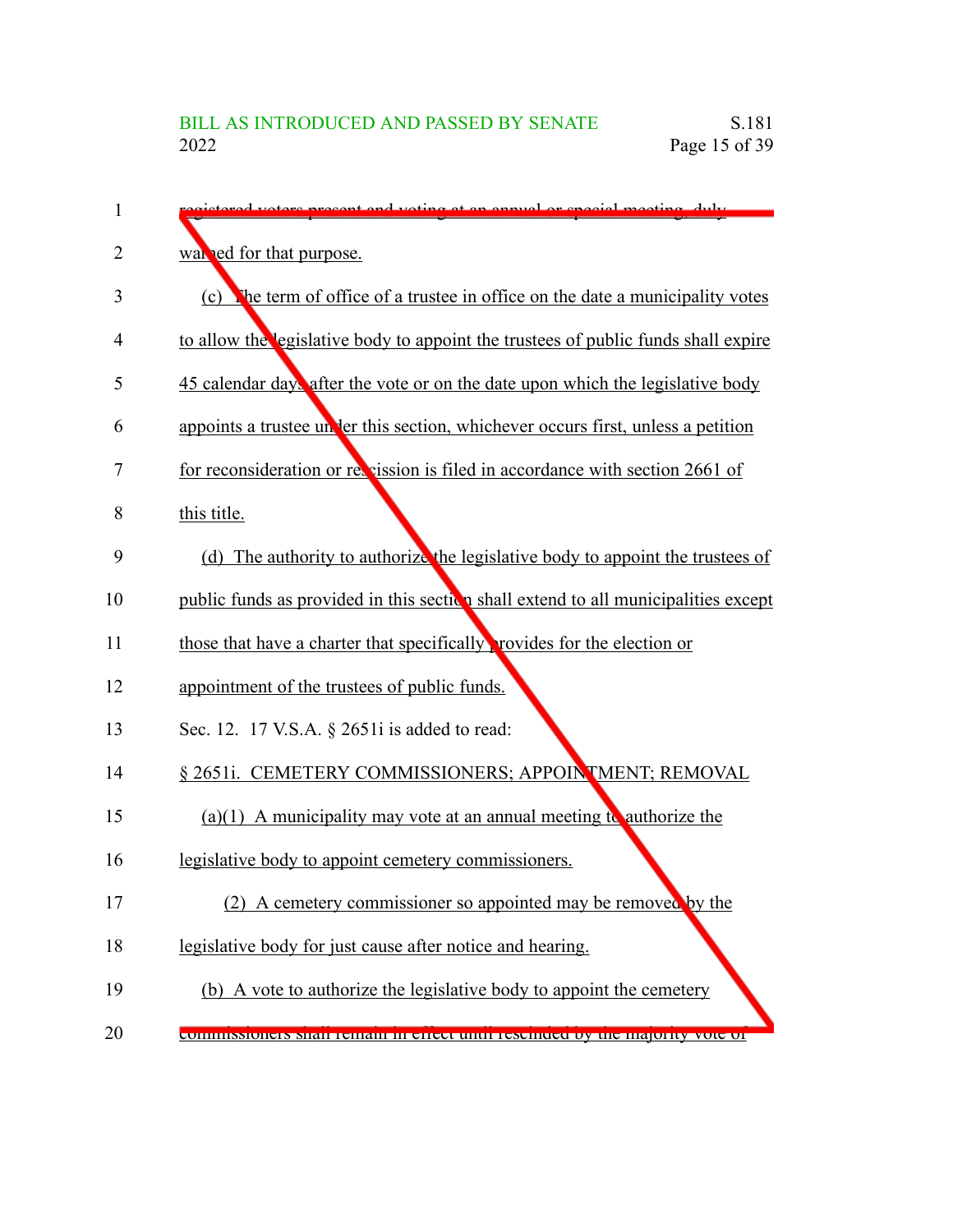| 1  | ictored voters present and voting at an annual or special meeting duly                   |
|----|------------------------------------------------------------------------------------------|
| 2  | was red for that purpose.                                                                |
| 3  | The term of office of a cemetery commissioner in office on the date a<br>(c)             |
| 4  | municipality votes to allow the legislative body to appoint the cemetery                 |
| 5  | commissioners hall expire 45 calendar days after the vote or on the date upon            |
| 6  | which the legislative body appoints a commissioner under this section,                   |
| 7  | whichever occurs first, these a petition for reconsideration or rescission is            |
| 8  | filed in accordance with section 2661 of this title.                                     |
| 9  | (d) The authority to authorize the legislative body to appoint the cemetery              |
| 10 | commissioners as provided in this section shall extend to all municipalities             |
| 11 | except those that have a charter that specifically provides for the election or          |
| 12 | appointment of the cemetery commissioner                                                 |
| 13 | *** Authority of Legislative Body without Voter Approval ***                             |
| 14 | Sec. 13. 23 V.S.A. § 1007 is amended to read:                                            |
| 15 | § 1007. LOCAL SPEED LIMITS                                                               |
| 16 | $(a)(1)$ The legislative body of a municipality may establish, on the basis of           |
| 17 | an engineering and traffic investigation, a speed limit on all or $\epsilon$ part of any |
| 18 | city, town, or village highway within its jurisdiction, which:                           |
| 19 | $(A)$ is not more than 50 miles per hour; however, after considering                     |
| 20 | neighborhood character, abutting land use, bicycle and pedestrian use, and               |
| 21 | physical characteristics of the mighways, the legislative body of a mumerpanty           |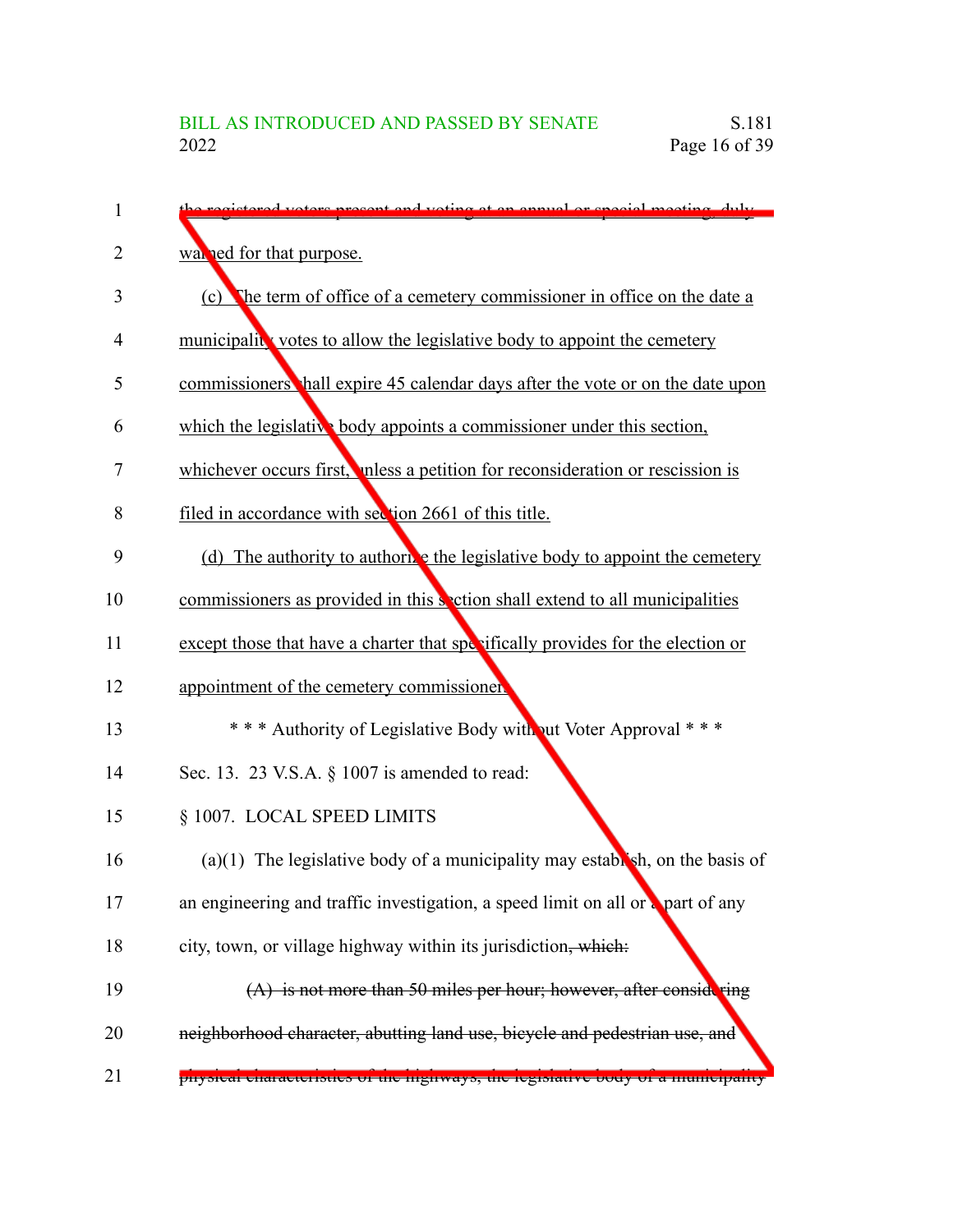| 1  | vote to get the meximum speed limit, without an engineering and traffic          |
|----|----------------------------------------------------------------------------------|
| 2  | investigation, at not more than 50 miles per hour nor less than 35 miles per     |
| 3  | hour, or all or a portion of unpaved town highways within its boundaries,        |
| 4  | unless otherwise posted in accordance with the provisions of this section; or    |
| 5  | (B) is not less than 25 miles per hour.                                          |
| 6  | (2) If the legislative body of a municipality votes to set the speed limit       |
| 7  | on all unpaved town his hways in its boundaries at no more than 50 miles per     |
| 8  | hour nor less than 35 miles per hour as provided for in subdivision $(a)(1)$ of  |
| 9  | this section, signs shall be located at points of change from one speed limit to |
| 10 | another.                                                                         |
| 11 | ∗                                                                                |
| 12 | Sec. 14. 24 V.S.A. $\S$ 961 is amended to read:                                  |
| 13 | § 961. VACANCY OR SUSPENSION OF OF JCER'S DUTIES                                 |
| 14 | * * *                                                                            |
| 15 | (e) When a member of a municipal legislative body fails to attend within a       |
| 16 | one-year period the minimum number of meetings established by the                |
| 17 | legislative body in an annual attendance policy, the member's difice shall       |
| 18 | become vacant. However, the member's office shall not be deemed vacant           |
| 19 | pursuant to an attendance policy until the legislative body of the municroality  |
| 20 | has warned a regular meeting for that purpose and affords the member the         |
| 21 | opportunity to demonstrate that the absences were due to a reasonable basis      |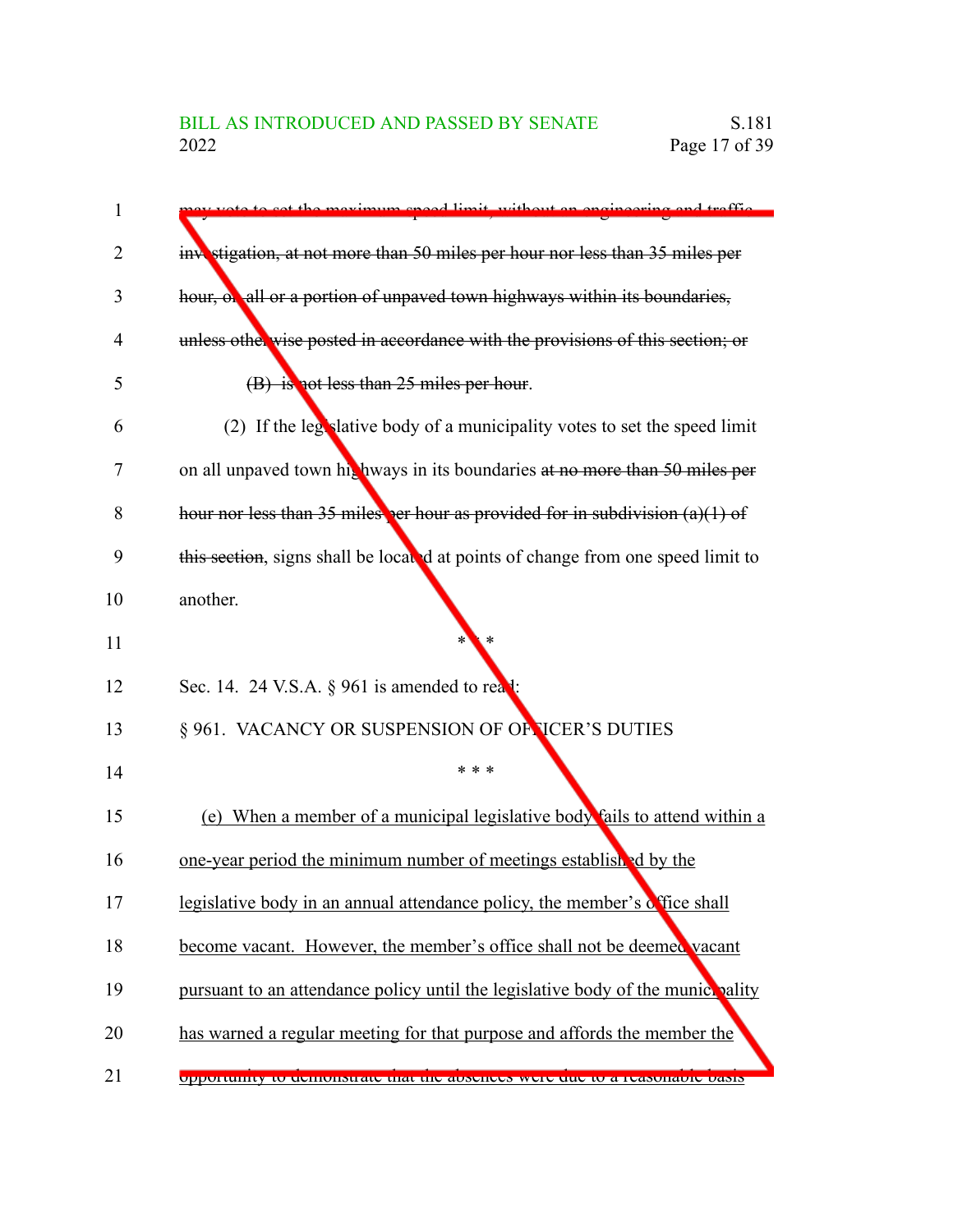| 1              | etablished in the attendance noticy. An annual attendance noticy may only be          |
|----------------|---------------------------------------------------------------------------------------|
| $\overline{2}$ | established by unanimous resolution of the legislative body and shall be              |
| 3              | renewed by the legislative body annually.                                             |
| 4              | Sec. 15. $18$ V.S.A. § 5361 is amended to read:                                       |
| 5              | § 5361. APPROPRIATIONS AND REGULATIONS BY TOWNS                                       |
| 6              | A town may vote sums of money necessary for purchasing, holding,                      |
| 7              | improving, and keeping in repair suitable grounds and other conveniences for          |
| 8              | burying the dead. The selectboard may make necessary regulations concerning           |
| 9              | public burial grounds and for forcing and keeping the same in proper order.           |
| 10             | Sec. 16. 24 V.S.A. § 3107 is amended to read:                                         |
| 11             | § 3107. CERTIFICATE OF PERMIT; TLING                                                  |
| 12             | (a) Before the construction or alteration of a building, the owner, builder, or       |
| 13             | architect shall submit to the building inspector a comprehensive statement in         |
| 14             | writing of the material to be used and the mode of <b>Onstruction</b> of the proposed |
| 15             | building or alteration, with plans and specifications, if there are any. Work         |
| 16             | thereon shall not be begun until the owner has received from the inspector a          |
| 17             | certificate of permission specifying the material of which the outer walls and        |
| 18             | other covering of the roof of such building are to be composed, the treet upon        |
| 19             | which, and the distance therefrom at which such building is to be placed. A           |
| 20             | copy of such certificate shall be filed in the office of the inspector under the      |
| 21             | uate of its issue.                                                                    |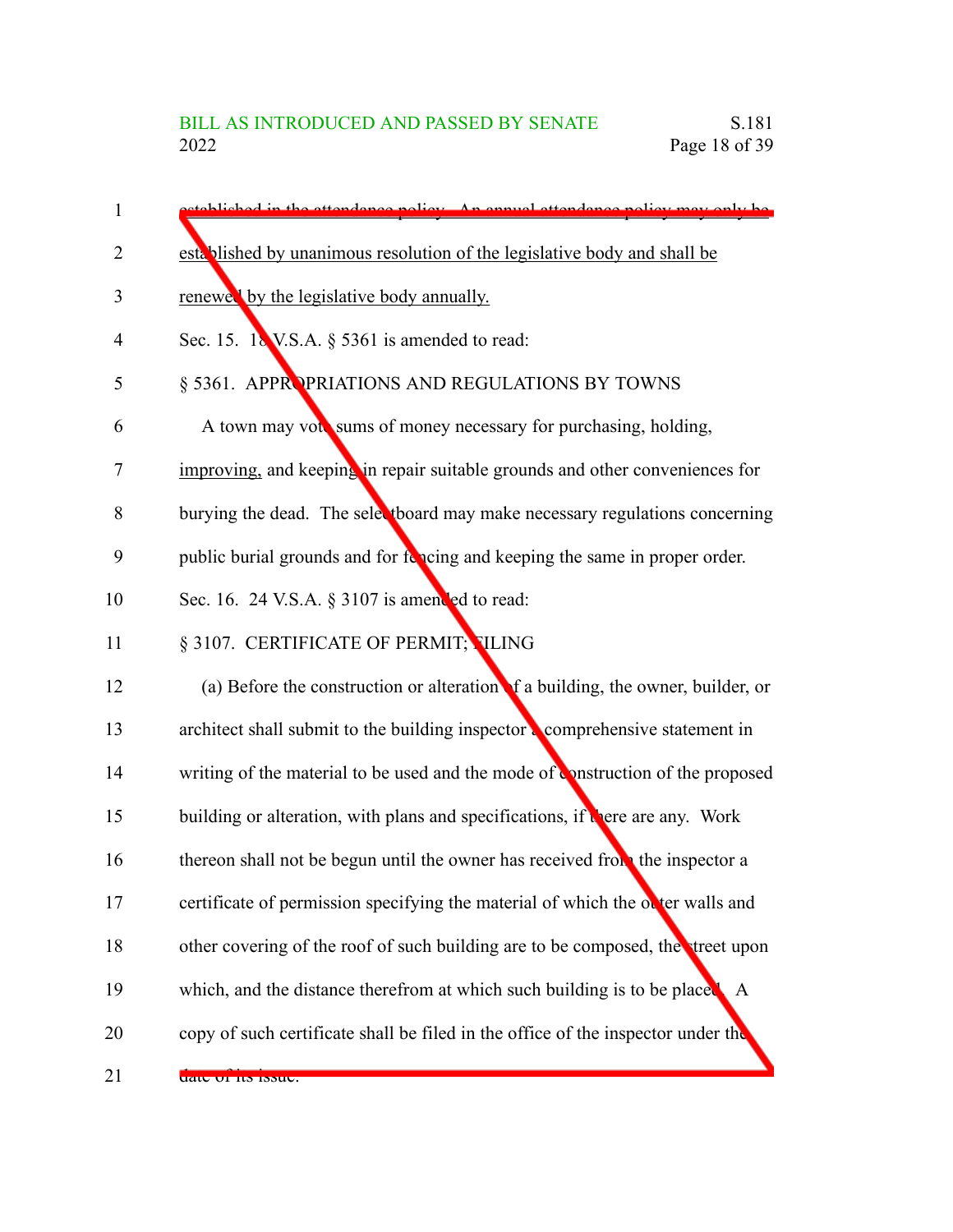| 1              | (b) Such The cortificate shall not be granted until the inspector is setiated      |
|----------------|------------------------------------------------------------------------------------|
| $\overline{2}$ | that such the structure when completed will be properly built, and insofar as      |
| 3              | practicable of a fireproof construction; provided. Provided, however, that in      |
| 4              | those municipalities that have adopted the provisions of chapter 81 of this title, |
| 5              | relating to mun cipal zoning, the building inspector, before issuing said          |
| 6              | building certificate, shall be satisfied that by the issuance of such certificate  |
| 7              | the zoning ordinance of said municipality will not be violated:                    |
| 8              | the issuance of the certificate or the building of the structure will not<br>(1)   |
| 9              | violate a bylaw adopted by the nunicipality pursuant to chapter 117 of this        |
| 10             | title; and                                                                         |
| 11             | (2) the owner, builder, or architect has acquired any necessary municipal          |
| 12             | permit or certificate related to sidewalks, water supply, sewer, building codes,   |
| 13             | or signage.                                                                        |
| 14             | Sec. 17. 1 V.S.A. § 312a is added to read:                                         |
| 15             | § 312a. MEETINGS OF PUBLIC BODIES; STATE OF EMERGENCY                              |
| 16             | (a) As used in this section:                                                       |
| 17             | (1) "Affected public body" means a public body:                                    |
| 18             | (A) whose regular meeting location is located in an area a fected by a             |
| 19             | hazard; and                                                                        |
| 20             | that cannot meet in a designated physical meeting location due to<br>(B)           |
| 21             | a ucciareu state or emergency pursuant to zo v.s.A. chapter 1.                     |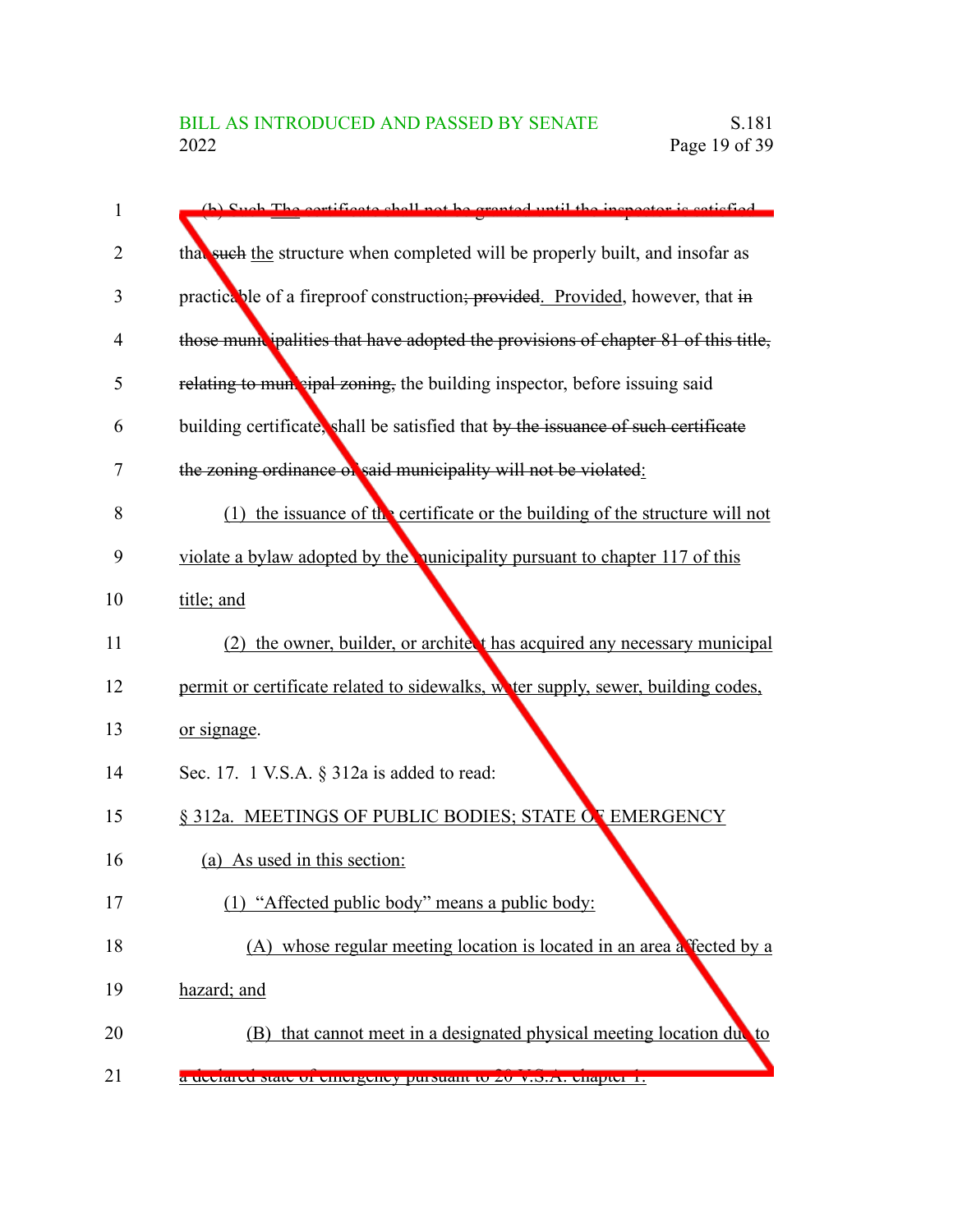| $\mathbf{1}$   | $(2)$ "Hazard" means an "all hazards" as defined in 20 VS $A \times 2(1)$     |
|----------------|-------------------------------------------------------------------------------|
| $\overline{2}$ | $\bullet$ Notwithstanding subdivisions 312(a)(2)(D) and (c)(2) of this title, |
| 3              | during a declared state of emergency under 20 V.S.A. chapter 1:               |
| $\overline{4}$ | (1) A worum or more of an affected public body may attend a regular,          |
| 5              | special, or emergincy meeting by electronic or other means without            |
| 6              | designating a physical meeting location where the public may attend.          |
| 7              | (2) The members and staff of an affected public body shall not be             |
| 8              | required to be physically present at a designated meeting location.           |
| 9              | (3) An affected public body of a municipality may post any meeting            |
| 10             | agenda or notice of a special meeting in two publicly accessible designated   |
| 11             | electronic locations in lieu of the two designated public places in the       |
| 12             | municipality, or in a combination of a designated electronic location and a   |
| 13             | designated public place.                                                      |
| 14             | (c) When an affected public body meets electronically under subsection (b)    |
| 15             | of this section, the affected public body shall:                              |
| 16             | (1) use technology that permits the attendance and participation of the       |
| 17             | public through electronic or other means;                                     |
| 18             | (2) whenever feasible, allow the public to access the meeting by              |
| 19             | плерноне, ани                                                                 |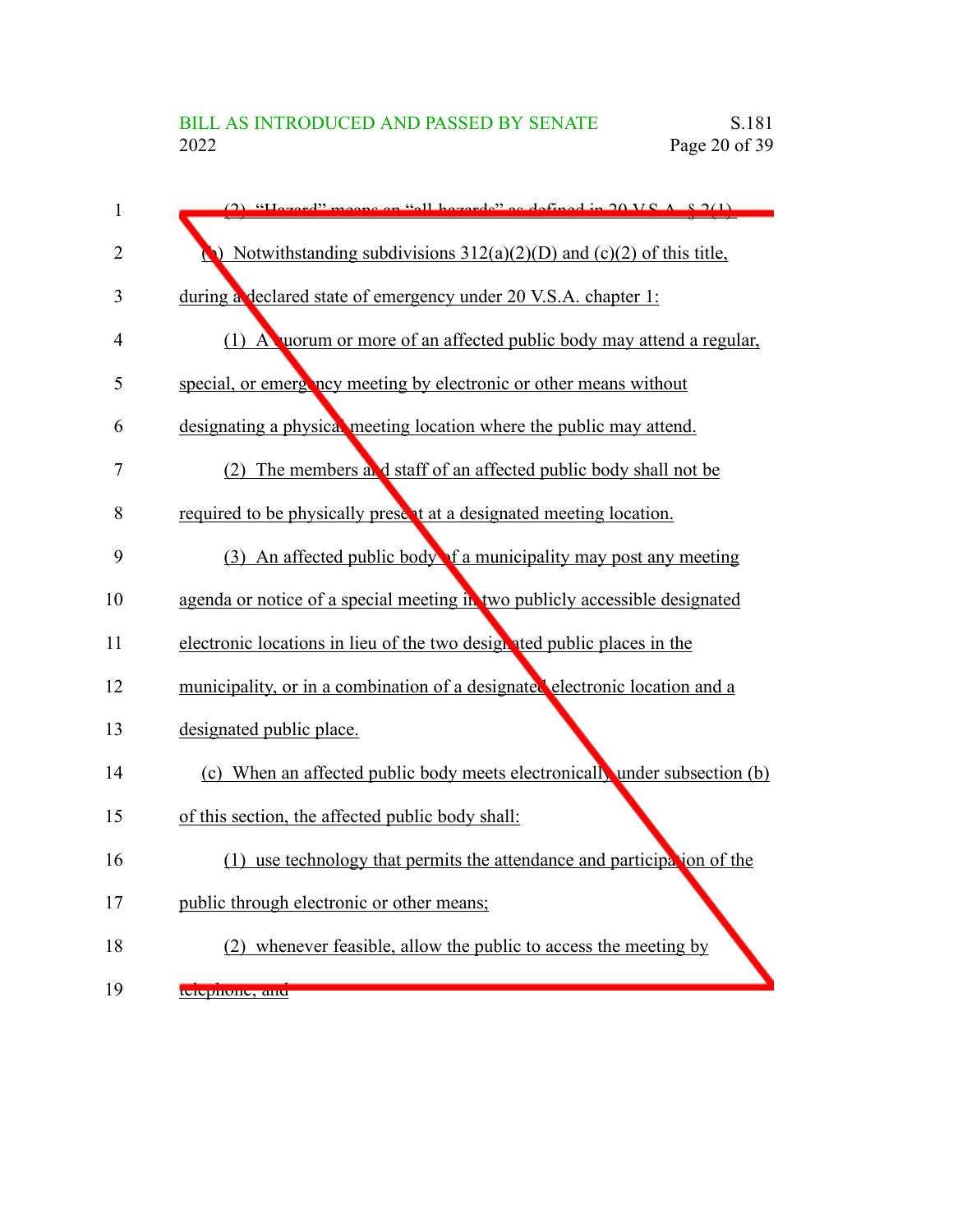| 1              | (2) nost information that enables the public to directly access and              |
|----------------|----------------------------------------------------------------------------------|
| $\overline{2}$ | participate in meetings electronically and shall include this information in the |
| 3              | published agenda for each meeting.                                               |
| 4              | (d) Unless unusual circumstances make it impossible for them to do so, the       |
| 5              | legislative body of each municipality and each school board shall record any     |
| 6              | meetings held purst ant to this section.                                         |
| 7              | (e) An affected public body of a municipality shall continue to post notices     |
| 8              | and agendas in or near the <b>Nunicipal clerk's</b> office pursuant to           |
| 9              | subdivision $312(c)(2)$ of this tive and shall provide a copy of each notice or  |
| 10             | agenda to the newspapers of general circulation for the municipality.            |
| 11             | Sec. 18. 32 V.S.A. § 4404 is amended <b>b</b> read:                              |
| 12             | § 4404. APPEALS FROM LISTERS AS TO GRAND LIST                                    |
| 13             | * * *                                                                            |
| 14             | $(c)(1)$ The board shall meet at the time and place so designated, and on that   |
| 15             | day and from day to day thereafter shall hear and determine such appeals until   |
| 16             | all questions and objections are heard and decided. Each property, the           |
| 17             | appraisal of which is being appealed, shall be inspected by a committee of not   |
| 18             | less than three members of the board who shall report to the board vithin 30     |
| 19             | days from the hearing on the appeal and before the final decision pertanting to  |
| 20             | the property is given. If, after notice, the appellant refuses to allow an       |
| 21             | inspection or the property as required under this subsection, including the      |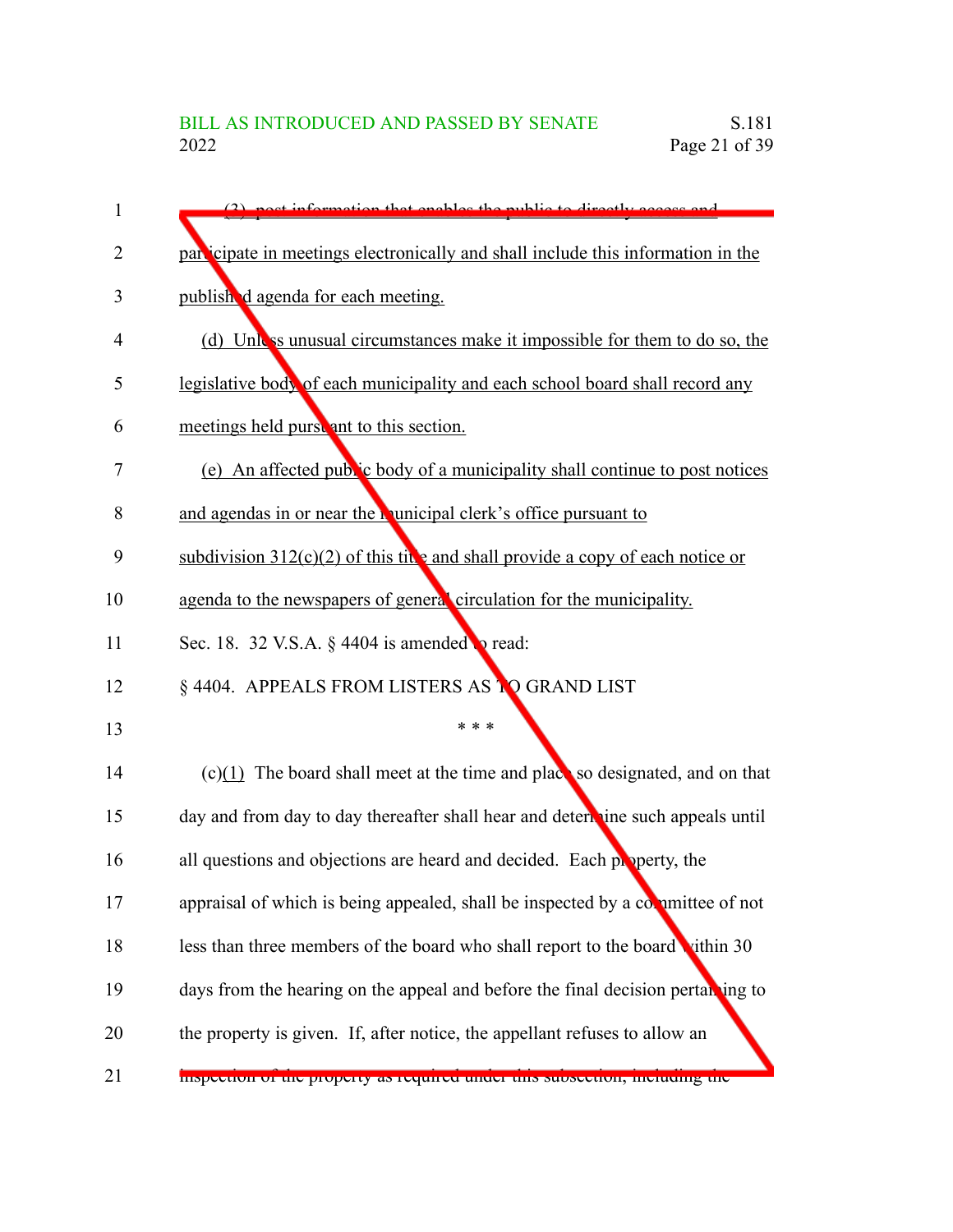| $\mathbf{1}$   | of government on the property the eppeal chall be                                             |
|----------------|-----------------------------------------------------------------------------------------------|
| $\overline{2}$ | deerned withdrawn. The board shall, within 15 days from the time of the                       |
| 3              | report, ertify in writing its notice of decision, with reasons, in the premises,              |
| $\overline{4}$ | and shall five such the notice with the town clerk who shall thereupon record                 |
| 5              | the same in the book wherein the appeal was recorded and forthwith notify the                 |
| 6              | appellant in writing of the action of such board, by certified mail. If the board             |
| 7              | does not substantially comply with the requirements of this subsection and if                 |
| 8              | the appeal is not withdrawn by filing written notice of withdrawal with the                   |
| 9              | board or deemed withdrawn as provided in this subsection, the grand list of the               |
| 10             | appellant for the year for which appeal is being made shall remain at the                     |
| 11             | amount set before the appealed change vas made by the listers; except, if there               |
| 12             | has been a complete reappraisal, the grand ist of the appellant for the year for              |
| 13             | which appeal is being made shall be set at a varke that will produce a tax                    |
| 14             | liability equal to the tax liability for the preceding $\frac{1}{2}$ ar. The town clerk shall |
| 15             | immediately record the same in the book wherein the appeal was recorded and                   |
| 16             | forthwith notify the appellant in writing of such the action, by certified mail.              |
| 17             | Thereupon the appraisal so determined pursuant to this subsection shall                       |
| 18             | become a part of the grand list of such the person.                                           |
| 19             | (2) During a declared state of emergency under 20 V.S.A. chapter 1, a                         |
| 20             | board of civil authority within a municipality affected by an all-hazards event               |
|                | shan not be required to physicany inspect any property that is the subject of an              |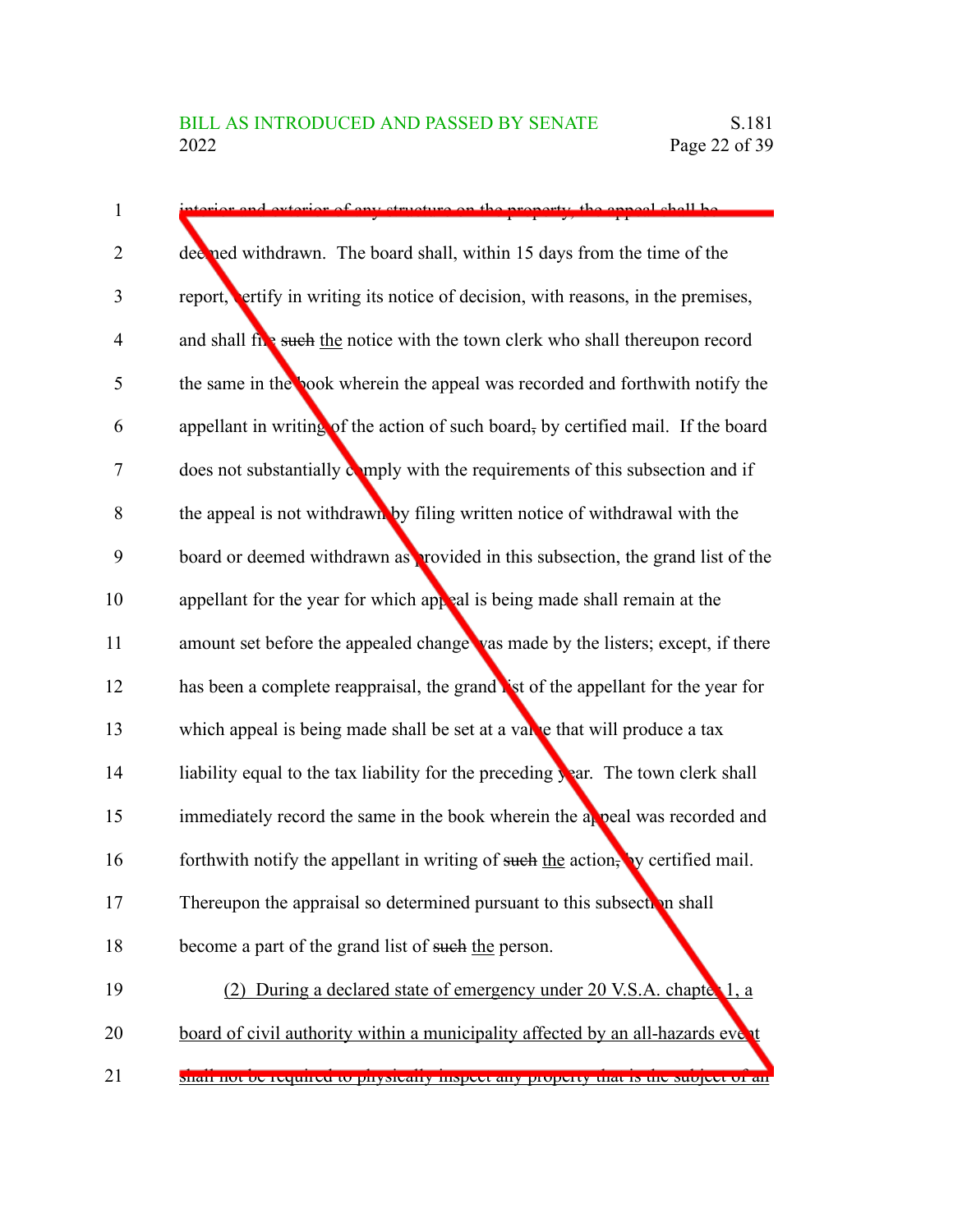| 1  | neel If the ennellent requests in writing that the property be inspected for       |
|----|------------------------------------------------------------------------------------|
| 2  | pur oses of the appeal, a member or members of the board shall conduct the         |
| 3  | inspection through electronic means. If the appellant does not facilitate the      |
| 4  | inspection wrough electronic means, then the appeal shall be deemed                |
| 5  | withdrawn.                                                                         |
| 6  | (3) As used <b>h</b> this subsection, "electronic means" means the transmittal     |
| 7  | of video or photograph vevidence by the appellant at the direction of the          |
| 8  | board members conducting the inspection.                                           |
| 9  | (d) Listers and agents to prosecute and defend suits wherein a town is             |
| 10 | interested shall not be eligible to selve as members of the board while            |
| 11 | convened to hear and determine such appeals nor shall an appellant, his or her     |
| 12 | servant, agent, or attorney be eligible to serve as a member of the board while    |
| 13 | convened to hear and determine any appeals. <b>Rowever</b> , listers and agents to |
| 14 | prosecute and defend suits wherein a town is intered ted shall be given the        |
| 15 | opportunity to defend the appraisals in question.                                  |
| 16 | Sec. 19. 32 V.S.A. § 4467 is amended to read:                                      |
| 17 | § 4467. DETERMINATION OF APPEAL                                                    |
| 18 | (a) Upon appeal to the Director or the court, the hearing officer or court         |
| 19 | shall proceed de novo and determine the correct valuation of the property as       |
| 20 | promptly as practicable and to determine a homestead and a housesite value if      |
| 21 | a nomesteau nas ocen ucerareu with respect to the property for the year in         |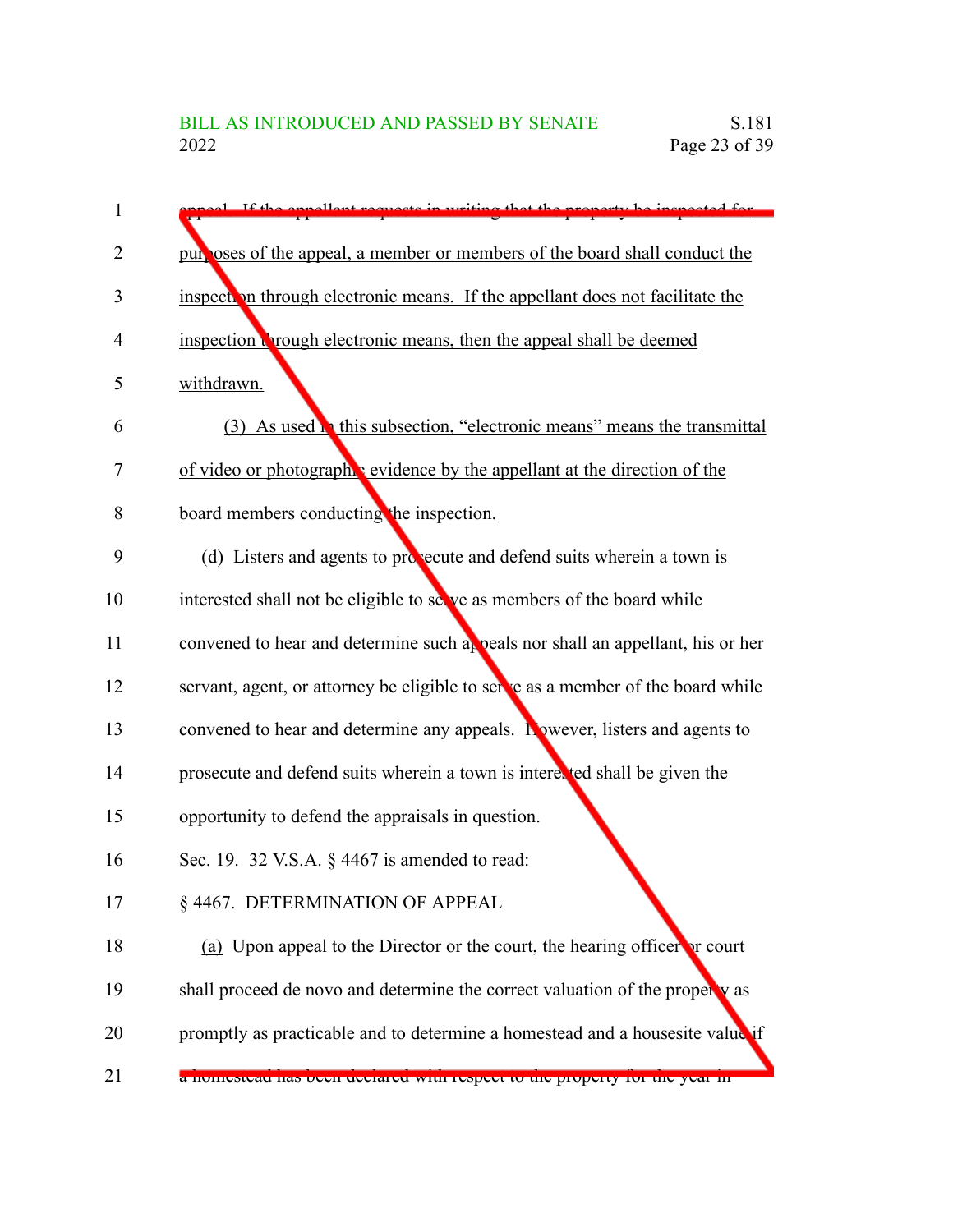| 1              | which the enneal is taken. The begring officer or court shall take into account   |
|----------------|-----------------------------------------------------------------------------------|
| $\overline{2}$ | the equirements of law as to valuation, and the provisions of Chapter I,          |
| 3              | Article <b>Q</b> of the Constitution of Vermont and the 14th Amendment to the     |
| 4              | Constitution of the United States.                                                |
| 5              | (b) If the hering officer or court finds that the listed value of the property    |
| 6              | subject to appeal does not correspond to the listed value of comparable           |
| 7              | properties within the town, the hearing officer or court shall set said the       |
| 8              | property in the list at a corresponding value. The findings and determinations    |
| 9              | of the hearing officer shall be made in writing and shall be available to the     |
| 10             | appellant.                                                                        |
| 11             | $(c)(1)$ If the appeal is taken to the Director, the hearing officer may inspect  |
| 12             | the property prior to making a determination, unless one of the parties requests  |
| 13             | an inspection, in which case the hearing officer shall inspect the property prior |
| 14             | to making a determination. Within 10 days of the appeal being filed with the      |
| 15             | Director, the Director shall notify the property owner in writing of his or her   |
| 16             | the Director's option to request an inspection under this section.                |
| 17             | During a declared state of emergency under 20 V.S.A. chapter 1, a<br>(2)          |
| 18             | hearing officer shall not be required to physically inspect any property that is  |
| 19             | the subject of an appeal. If the appellant requests in writing that the property  |
| 20             | be inspected for purposes of the appeal, the hearing officer shall conduct the    |
| 21             | mspection unough electronic means. In the appenant tiocs not racintate the        |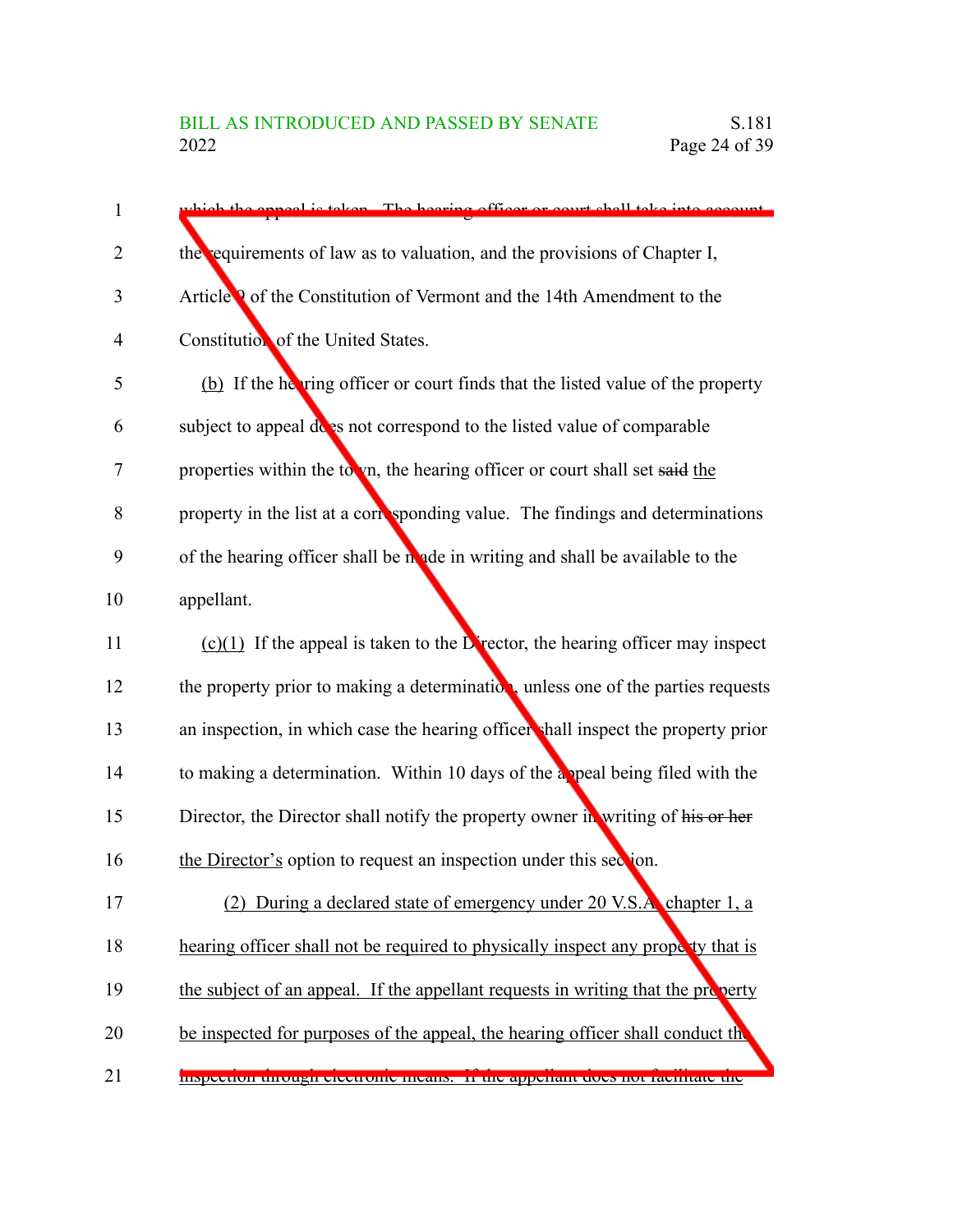| 1              | tion through electronic means then the anneal shall be deemed                    |
|----------------|----------------------------------------------------------------------------------|
| $\overline{2}$ | wit drawn.                                                                       |
| 3              | As used in this subsection, "electronic means" means the transmittal             |
| 4              | of video or photographic evidence by the appellant at the direction of the       |
| 5              | hearing officer onducting the inspection.                                        |
| 6              | Sec. 20. 24 V.S.A. § 5152 is added to read:                                      |
| 7              | § 5152. DISCONNECTIONS PROHIBITED; STATE OF EMERGENCY                            |
| 8              | (a) Notwithstanding this chapter or any provision of law to the contrary, a      |
| 9              | municipality; a person who is permitted as a public water system pursuant to     |
| 10             | 10 V.S.A. chapter 56 and who provides another person water as a part of the      |
| 11             | operation of that public water system; or a company engaged in the collecting,   |
| 12             | sale, and distribution of water for domestic, industrial, business, or fire      |
| 13             | protection purposes that is regulated by the Public Utility Commission under     |
| 14             | 30 V.S.A. § 203(3) shall be prohibited from discome ecting any person from       |
| 15             | services during a declared state of emergency under 20 V.S.A. chapter 1,         |
| 16             | provided that:                                                                   |
| 17             | the state of emergency is declared in response to an all-hazards event<br>(1)    |
| 18             | that will cause financial hardship and the inability of ratepayers to pay for    |
| 19             | water or sewer services; and                                                     |
| 20             | (2) the all-hazards event does not require the water or sewer service            |
| 21             | provider to disconficer services to protect the nearth and safety of the public. |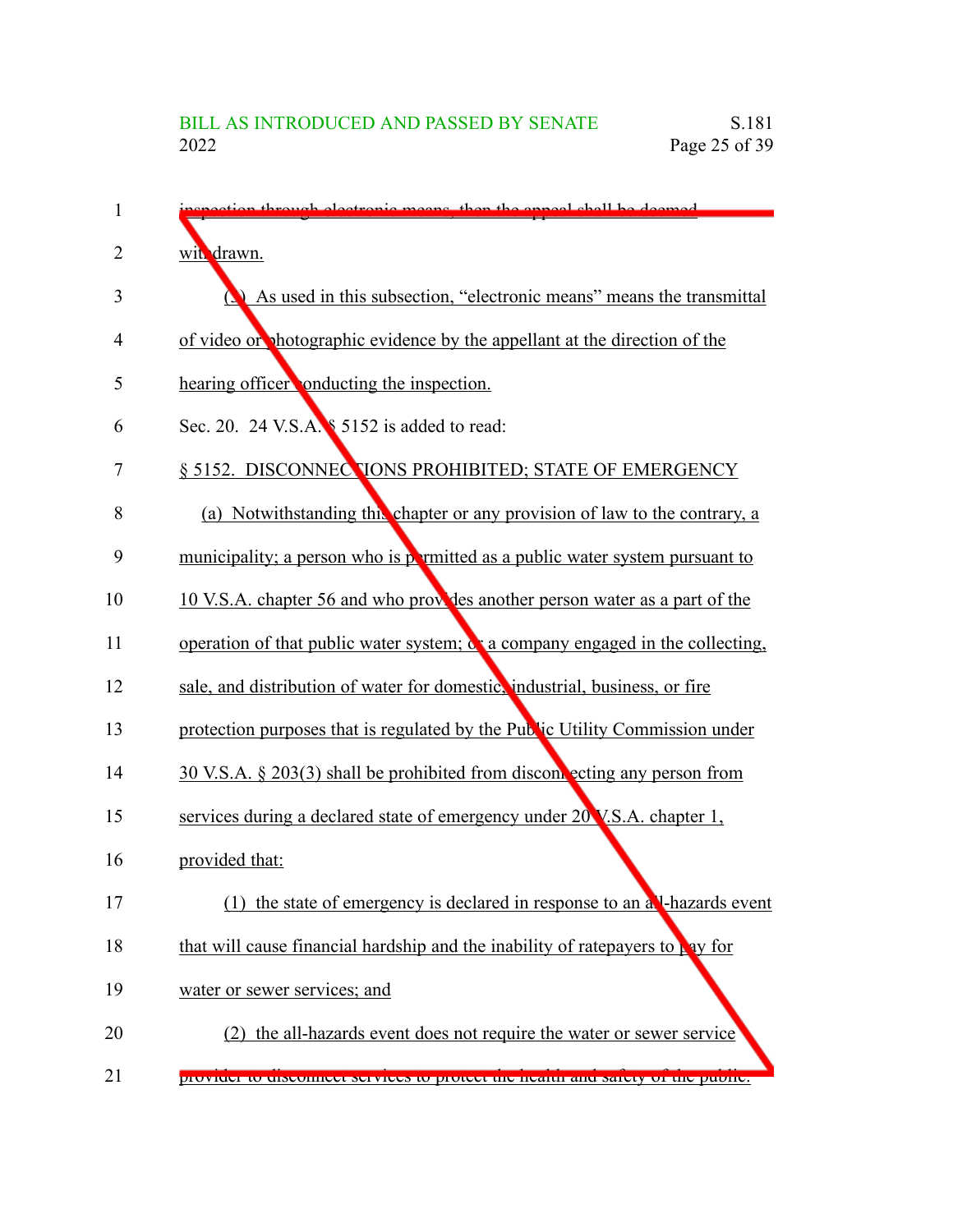| 1  | $(h)(1)$ A violation of expection (a) of this section by a municipality or a            |
|----|-----------------------------------------------------------------------------------------|
| 2  | pers on who is permitted as a public water system pursuant to 10 V.S.A.                 |
| 3  | chapter 56 may be enforced by the Agency of Natural Resources pursuant to               |
| 4  | 10 V.S.A. c. apter 201.                                                                 |
| 5  | (2) A violation of subsection (a) of this section by a company engaged                  |
| 6  | in the collecting, sak, and distribution of water for domestic, industrial,             |
| 7  | business, or fire protection purposes that is regulated by the Public Utility           |
| 8  | Commission under 30 V.S.A. § 203(3) may be enforced by the Public Utility               |
| 9  | Commission pursuant to $30 \text{ V.S.}$ § 30.                                          |
| 10 | (c) A ratepayer shall remain oblighted for any amounts due to a water or                |
| 11 | sewer service provider subject to this section. The ratepayer shall have a              |
| 12 | minimum of 90 days after the end of the declared state of emergency to pay              |
| 13 | the amounts due.                                                                        |
| 14 | Sec. 21. 20 V.S.A. $\S$ 47 is added to read:                                            |
| 15 | § 47. MUNICIPAL DEADLINES, PLANS, AND LICENSES; EXTENSION                               |
| 16 | During a state of emergency declared under this chapter a municipal<br>(a)              |
| 17 | corporation may:                                                                        |
| 18 | (1) extend any statutory deadline applicable to municipal corportions,                  |
| 19 | provided that the deadline does not relate to a license, permit, program, or <b>Nam</b> |
| 20 | ISSUEU OF AUHHHSTEITU DY THE STATE OF IEUCHAI ZOVEHHHEIN, AHU                           |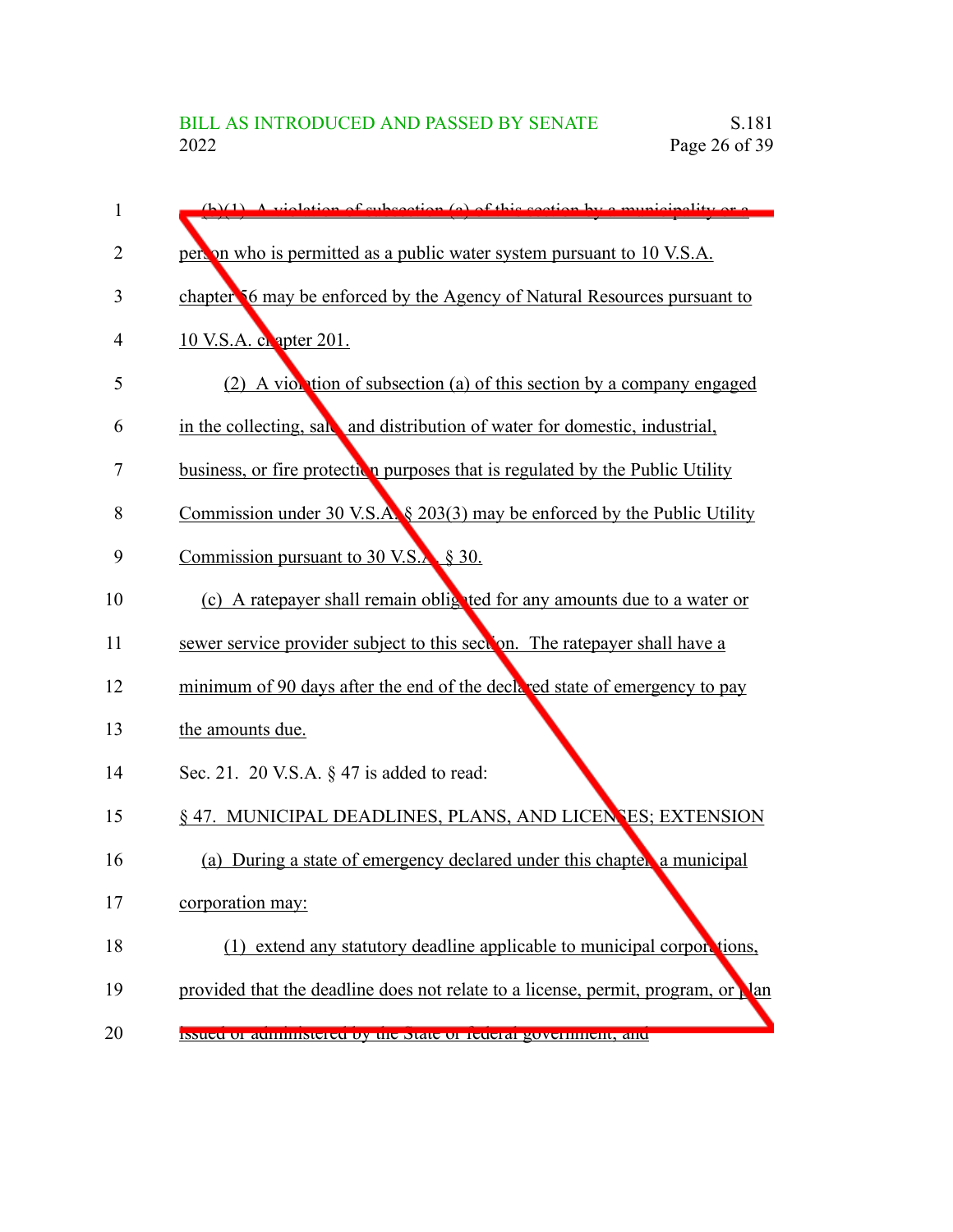

*\* \* \* Ordinance Authority Subject to Permissive Referendum \* \* \**

*Sec. 1. 24 V.S.A. § 2291 is amended to read:*

*§ 2291. ENUMERATION OF POWERS*

*For the purpose of promoting the public health, safety, welfare, and convenience, a town, city, or incorporated village shall have the following powers:*

*(1) To set off portions of public highways of the municipality for sidewalks and bicycle paths and to regulate their installation and use.*

*\* \* \**

*(4) To regulate the operation and use of vehicles of every kind including the power: to erect traffic signs and signals;, to regulate the speed of vehicles subject to 23 V.S.A. chapter 13, subchapter 12; to implement traffic-calming devices, to regulate or exclude the parking of all vehicles;, and to provide for waiver of the right of appearance and arraignment in court by persons charged with parking violations by payment of specified fines within a stated*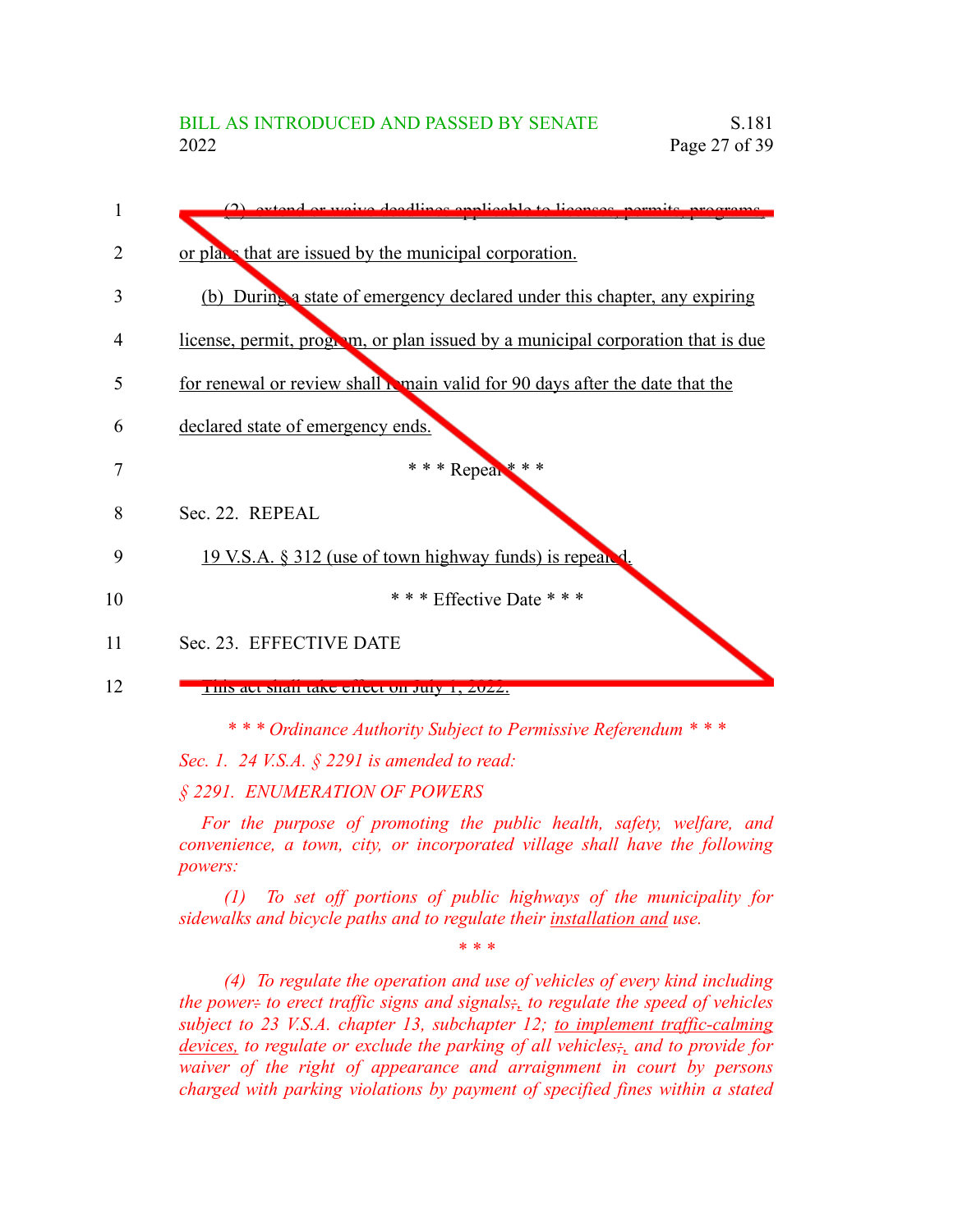*period of time.*

*(6) To regulate the location, installation, maintenance, repair, and removal of utility poles, wires and conduits, water pipes or mains, storm drains, or gas mains and sewers, upon, under, or above public highways or public property of the municipality.*

*\* \* \**

*\* \* \**

*(13) To compel the cleaning or repair of any premises that in the judgment of the legislative body is dangerous to the health or safety of the public and to establish standards for the maintenance of all premises within the municipality to protect the health and safety of the public or to prevent injury to other properties in the vicinity.*

*\* \* \**

*(24) Upon the determination by a municipal building inspector, health officer, or fire marshal that a building within the boundaries of the town, city, or incorporated village is uninhabitable or blighted, to recover all expenses incident to the maintenance of the uninhabitable or blighted building with the expenses to constitute a lien on the property in the same manner and to the same extent as taxes assessed on the grand list, and all procedures and remedies for the collection of taxes shall apply to the collection of those expenses; provided, however, that the town, city, or incorporated village has adopted rules to determine the habitability of a building, including provisions for notice in accordance with 32 V.S.A. § 5252(3) to the building's owner prior to incurring expenses and including provisions for an administrative appeals process.*

*\* \* \**

*\* \* \**

*Sec. 2. 10 V.S.A. § 1420 is amended to read:*

*§ 1420. VESSELS; ABANDONMENT PROHIBITED; REMOVAL AND DISPOSITION OF ABANDONED VESSELS*

*(c) Abandonment of vessels prohibited.*

*(1) Civil violation. A person shall not abandon a vessel on public waters or immediately adjacent land. A person who violates this subdivision shall be subject to civil enforcement under chapters 201 and 211 of this title and, in any such enforcement action, the Secretary or municipality may obtain an order to recover costs specified in subdivision (d)(1) of this section incurred by the Agency of Natural Resources or the municipality.*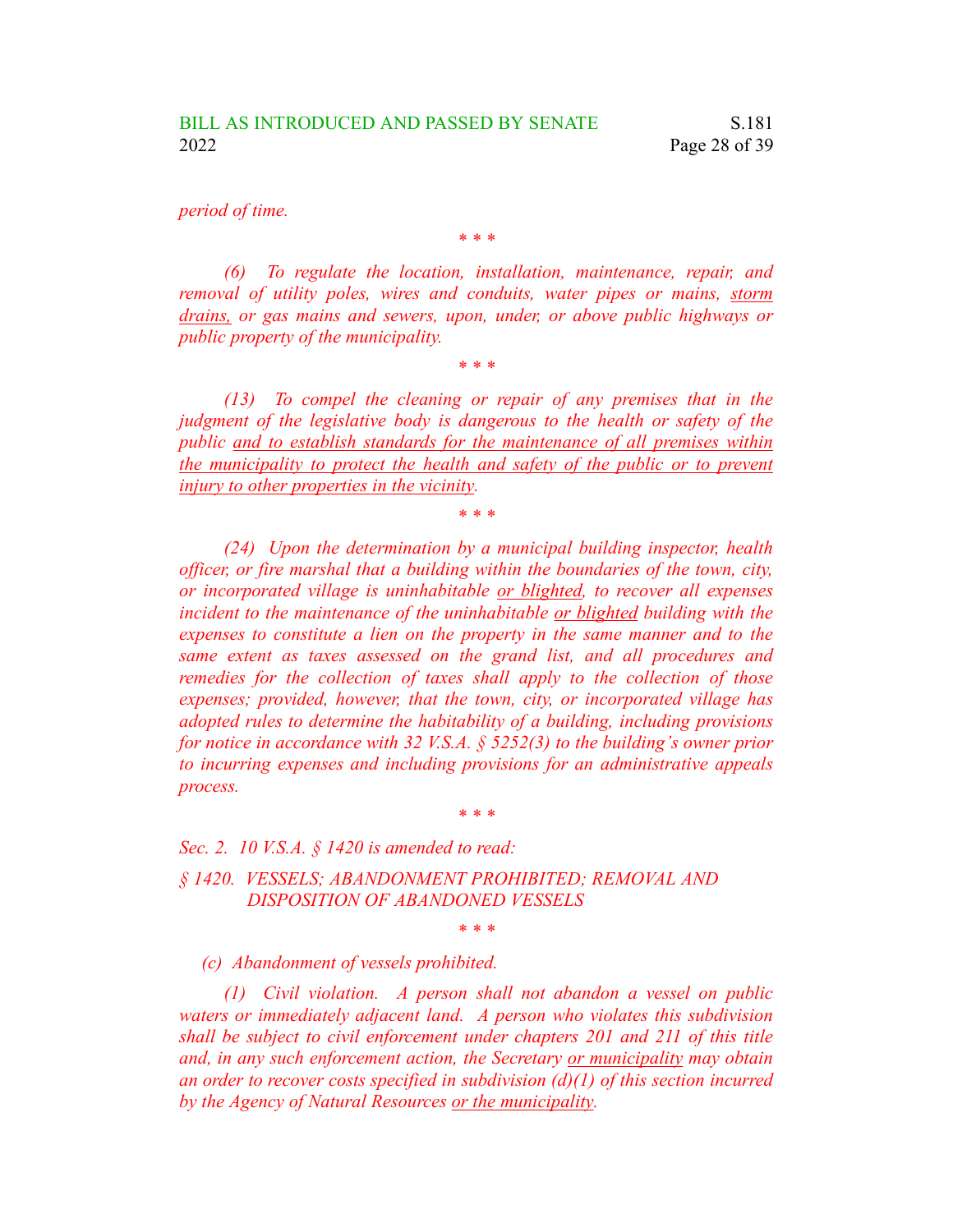*\* \* \**

*(d)(1)(A) Removal of abandoned vessel. Upon request from a law enforcement officer or at his or her the Secretary's own initiative, the Secretary shall promptly cause the removal and safe storage of a vessel that is abandoned as described in subdivision (a)(1) of this section, unless the vessel is to be removed by a federal agency. If removal is requested by a law enforcement officer, the Secretary shall make reasonable efforts to determine if the vessel qualifies as abandoned. In addition, the Secretary shall have the authority to take actions as may be necessary to eliminate risks to public health or safety caused by the condition of the vessel.*

*(B) A municipality shall have the authority granted to the Secretary in subdivision (A) of this subdivision (d)(1) and may remove a damaged and leaking vessel from public waters, provided that:*

*(i) the municipality reports the presence of the abandoned vessel to the Secretary; and*

*(ii) the municipality reports the presence of the abandoned vessel to the owner of the vessel, if possible.*

*(C) A municipality shall have the authority to issue civil penalties and impound a vessel when exercising the authority granted pursuant to subdivision (B) of this subdivision (d)(1).*

*\* \* \**

*\* \* \* Municipal Authority Subject to Voter Approval \* \* \**

*Sec. 3. 17 V.S.A. § 2645a is added to read:*

### *§ 2645a. CHARTERED MUNICIPALITIES; VOTE TO SUSPEND CHARTER AUTHORITY AND RELY ON GENERAL MUNICIPAL LAW*

*(a) A municipality may propose to suspend for 3 years specific authority granted in the municipality's charter and instead use later-enacted general municipal authority granted to all Vermont municipalities by the General Assembly, provided that the proposal is approved by the voters at any annual or special meeting warned for that purpose.*

*(b) The proposal may be made by the legislative body of the municipality or by petition of five percent of the voters of the municipality. The proposal shall specifically identify and contain the later-enacted general law that the municipality proposes to use in lieu of the charter provision.*

*(c) If the proposal is approved by a majority of voters at an annual or special meeting warned for that purpose, then the municipal clerk shall certify*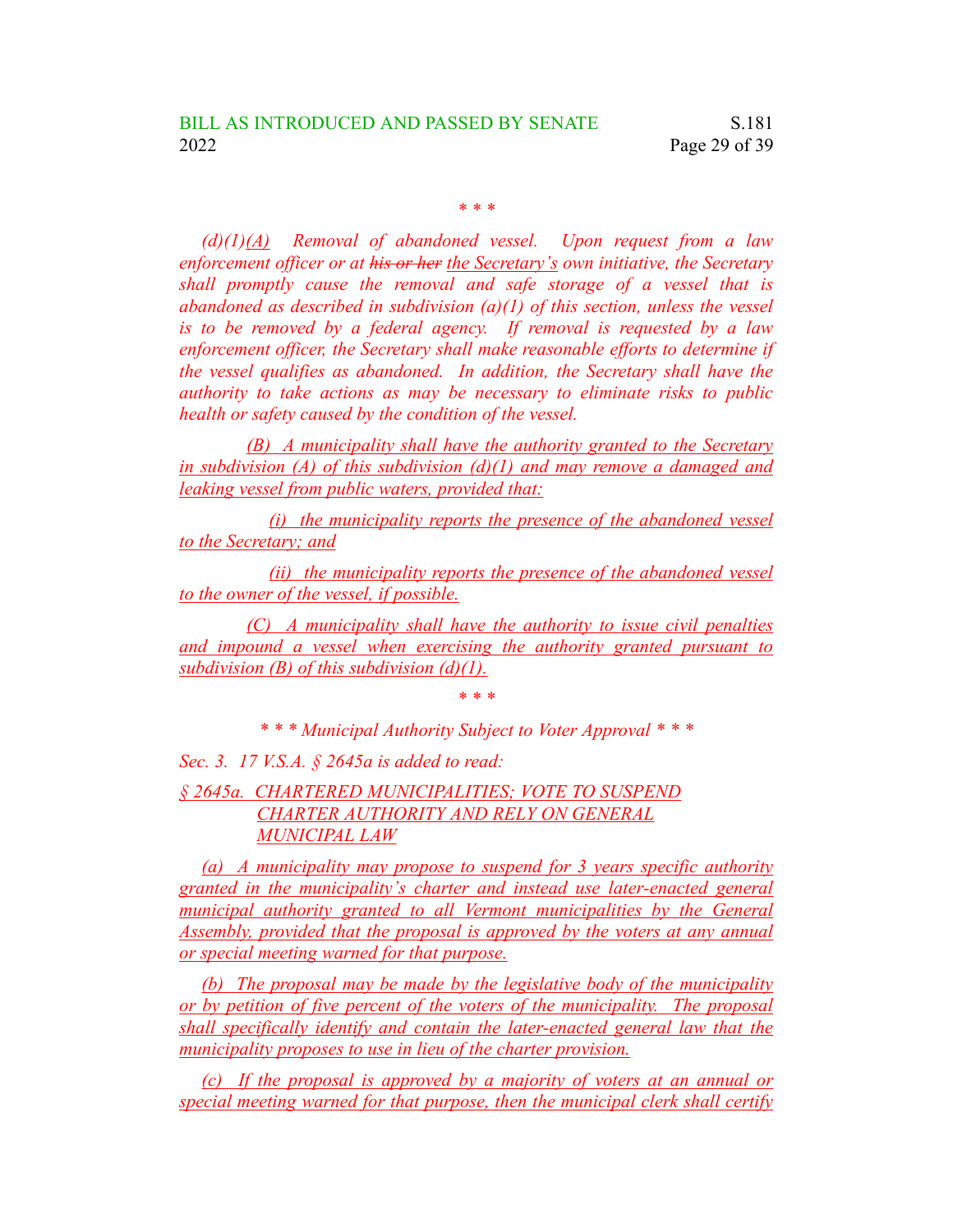*the results of the vote to the House and Senate Committees on Government Operations.*

*(d) Annually on or before November 15, the Office of Legislative Counsel shall prepare a list of the charter provisions that are subject to a repeal review pursuant to this section.*

*Sec. 4. 17 V.S.A. § 2646a is added to read:*

*§ 2646a. TOWN OFFICERS; TOWN VOTE TO ALLOW ELECTION OF NONRESIDENTS*

*(a)(1) Notwithstanding section 2646 of this subchapter, a municipality may propose to allow nonresidents to be elected or appointed town officers, except for members of the legislative body of the municipality. For all of the municipality's boards, commissions, and other public bodies, the majority of the members of the municipal bodies shall be residents of the municipality.*

*(2) The proposal must be approved by the voters at any annual or special meeting warned for that purpose.*

*(b) The proposal may be made by the legislative body of the municipality or by petition of five percent of the voters of the municipality. The proposal shall identify the town office that may be filled by a nonresident.*

*Sec. 5. 17 V.S.A. § 2651a is amended to read:*

*§ 2651a. CONSTABLES; APPOINTMENT; REMOVAL; ELIMINATION OF OFFICE*

*\* \* \**

*(d)(1) A town may vote at an annual meeting to eliminate the office of constable.*

*(2) If a town votes to eliminate the office of constable, the selectboard shall appoint a town officer to discharge the constable's duties, if any, subject to 24 V.S.A. § 1936a. The town officer shall proceed in the discharge of the constable's duties in the same manner and be subject to the same liabilities as are established by law for constables.*

*(3) A vote to eliminate the office of constable shall remain in effect until rescinded by majority vote of the registered voters present and voting at an annual meeting warned for that purpose.*

*(4) The term of office of any constable in office on the date a town votes to eliminate that office shall expire on the 45th day after the vote or on the date upon which the selectboard appoints a law enforcement officer under this subsection, whichever occurs first.*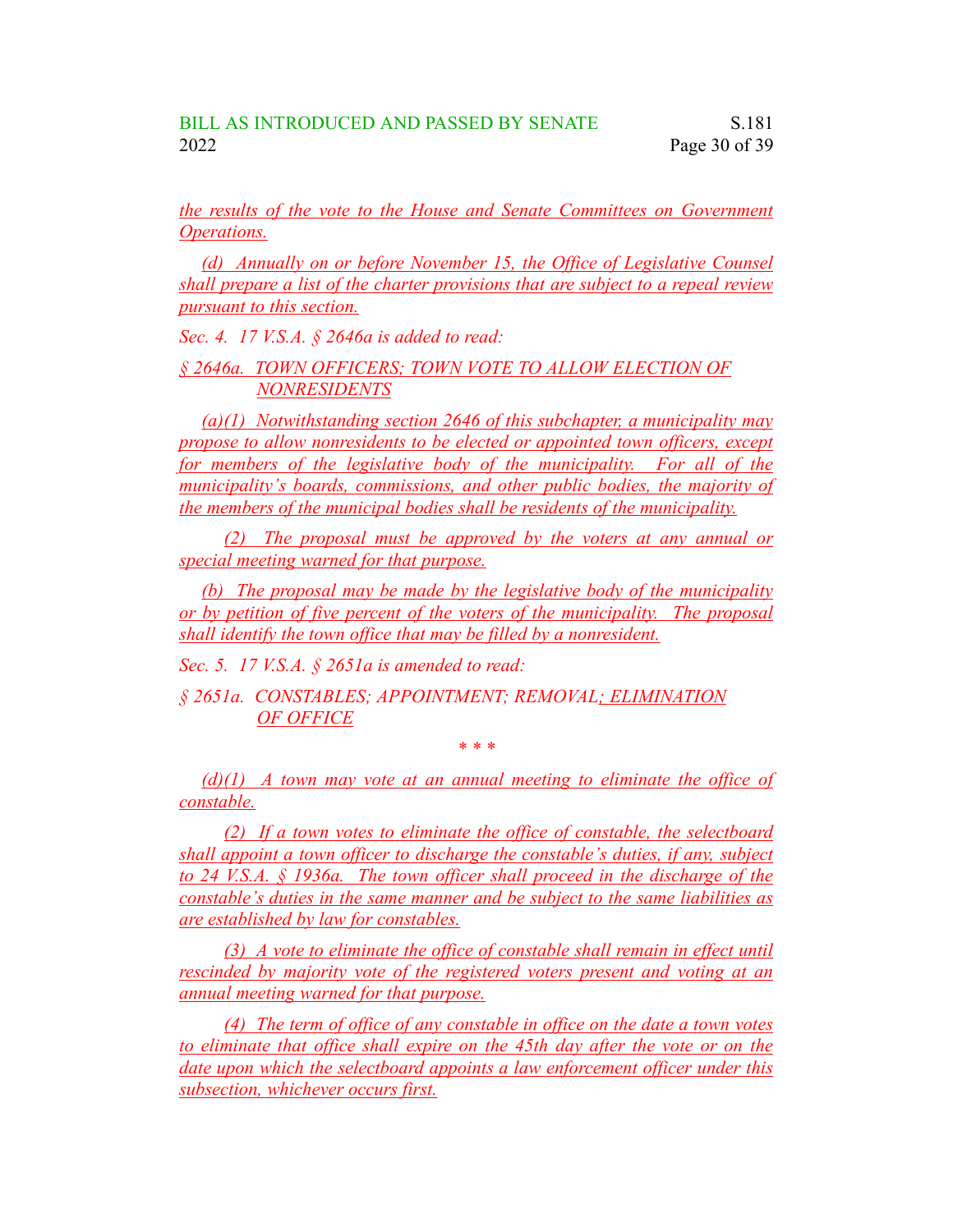*Sec. 6. 17 V.S.A. § 2668 is added to read:*

*§ 2668. RECALL OF LOCAL OFFICIALS*

*(a) Any elected municipal officer may be removed from office subject to the procedure for voter-initiated petition contained in this section.*

*(b) A petition for a vote on the question of recalling an elected municipal officer shall be signed by not less than 25 percent of the active registered voters of the municipality and presented to the legislative body or the clerk of the municipality.*

*(c) When a petition is submitted in accordance with subsection (b) of this section, the legislative body shall call a special meeting within 60 days from the date of receipt of the petition or include an article in the warning for the next annual meeting of the municipality if the annual meeting falls within the 60-day period, to determine whether the voters will remove the elected municipal officer.*

*(d) When the petition is approved by the voters at the special or annual meeting, the elected municipal officer named in the petition shall cease to hold the office.*

*(e) A vacancy resulting from the recall of an elected municipal officer shall be filled pursuant to 24 V.S.A. chapter 33, subchapter 6.*

*(f) A recall petition shall not be brought against an individual elected municipal officer more than once within any 12-month period.*

*Sec. 7. 24 V.S.A. § 138 is amended to read:*

*§ 138. LOCAL OPTION TAXES*

*(a) Local option taxes are authorized under this section for the purpose of affording municipalities an alternative method of raising municipal revenues to facilitate the transition and reduce the dislocations in those municipalities that may be caused by reforms to the method of financing public education under the Equal Educational Opportunity Act of 1997. Accordingly:*

*(1) the local option taxes authorized under this section may be imposed by a municipality;*

*(2) a municipality opting to impose a local option tax may do so prior to July 1, 1998 to be effective beginning January 1, 1999, and anytime after December 1, 1998 a A local option tax adopted pursuant to this section shall be effective beginning on the next tax quarter following 90 days' notice to the Department of Taxes of the imposition of the tax; and*

*(3) a local option tax may only be adopted by a municipality in which:*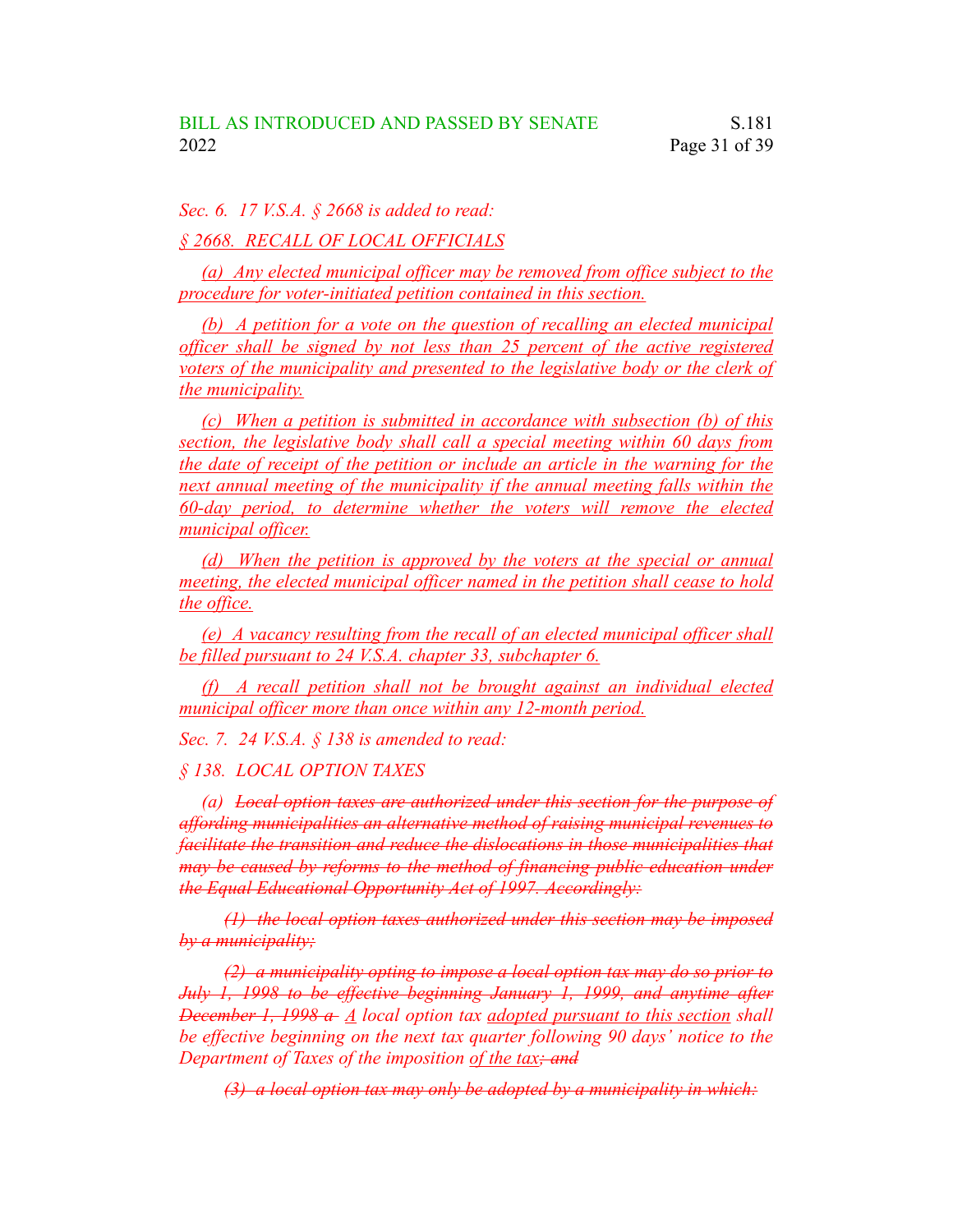*(A) the education property tax rate in 1997 was less than \$1.10 per \$100.00 of equalized education property value; or*

*(B) the equalized grand list value of personal property, business machinery, inventory, and equipment is at least ten percent of the equalized education grand list as reported in the 1998 Annual Report of the Division of Property Valuation and Review; or*

*(C) the combined education tax rate of the municipality will increase by 20 percent or more in fiscal year 1999 or in fiscal year 2000 over the rate of the combined education property tax in the previous fiscal year.*

*(b) If the legislative body of a municipality by a majority vote recommends, the voters of a municipality may, at an annual or special meeting warned for that purpose, by a majority vote of those present and voting, assess any or all of the following:*

- *(1) a one percent sales tax;*
- *(2) a one percent meals and alcoholic beverages tax;*
- *(3) a one percent rooms tax.*

*\* \* \**

*Sec. 8. 24 V.S.A. § 4460 is amended to read: § 4460. APPROPRIATE MUNICIPAL PANELS*

*\* \* \**

*(c) In the case of an urban municipality or of a rural town where the planning commission does not serve as the board of adjustment or the development review board, members of the board of adjustment or the development review board shall be appointed by the legislative body, the number and terms of office of which shall be determined by the legislative body subject to the provisions of subsection (a)(b) of this section. The municipal legislative body may appoint alternates to a planning commission, a board of adjustment, or a development review board for a term to be determined by the legislative body. Alternates may be assigned by the legislative body to serve on the planning commission, the board of adjustment, or the development review board in situations when one or more members of the board are disqualified or are otherwise unable to serve. Vacancies shall be filled by the legislative body for the unexpired terms and upon the expiration of such terms. Each member of a board of adjustment or a development review board may be removed for cause by the legislative body upon written charges and after public hearing. If a development review board is created, provisions of this subsection regarding removal of members of the board of adjustment*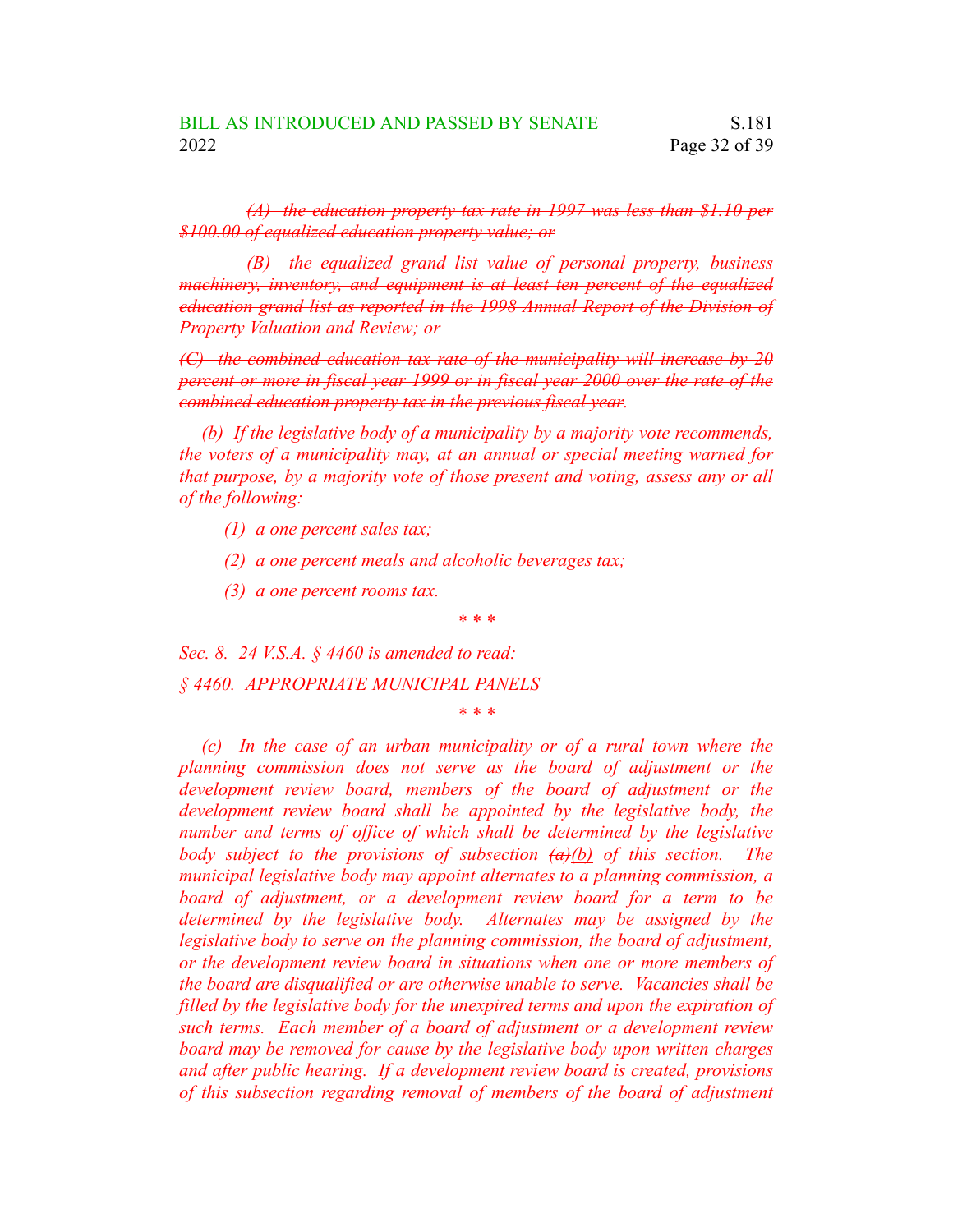*shall not apply.*

*\* \* \**

*(f) Notwithstanding subsections (b) and (c) of this section, a municipality may vote at an annual or special meeting to change the number of members that may be appointed to a board of adjustment or development review board.*

*(1) The proposal to change the number of members serving on a board may be brought by the legislative body or by petition of five percent of the voters of the municipality.*

*(2)* If the number of members on a board is reduced, the legislative *b* 

*legislative body shall use a lottery system to determine the members that remain in office.*

*shall determine which of the appointed members shall remain in office the*

*Sec. 8a. 24 V.S.A. § 4322 is amended to read:*

*§ 4322. PLANNING COMMISSION; MEMBERSHIP*

*(a) A planning commission shall have not less than three nor more than nine voting members. All members may be compensated and reimbursed by the municipality for necessary and reasonable expenses. At least a majority of the members of a planning commission shall be residents of the municipality.*

*(b) The selectboard legislative body of a rural town, or not more than two elected or appointed officials of an urban municipality who are chosen by the legislative body of the urban municipality, shall be nonvoting ex officio members of a planning commission. If a municipality has an energy coordinator under chapter 33, subchapter 12 of this title, the energy coordinator may be a nonvoting ex officio member of the planning commission.*

*(c) Notwithstanding subsection (a) of this section:*

*(1) for an appointed planning commission, the legislative body may change the number of members that may be appointed to the commission; and*

*(2) for an elected planning commission, a municipality may vote at an annual or special meeting to change the number of members that may be elected to the commission.*

*(d) Notwithstanding subsection 4323(c) of this subchapter, if the number of members on an appointed or elected planning commission is reduced, the legislative body shall use a lottery system to determine the members that remain in office.*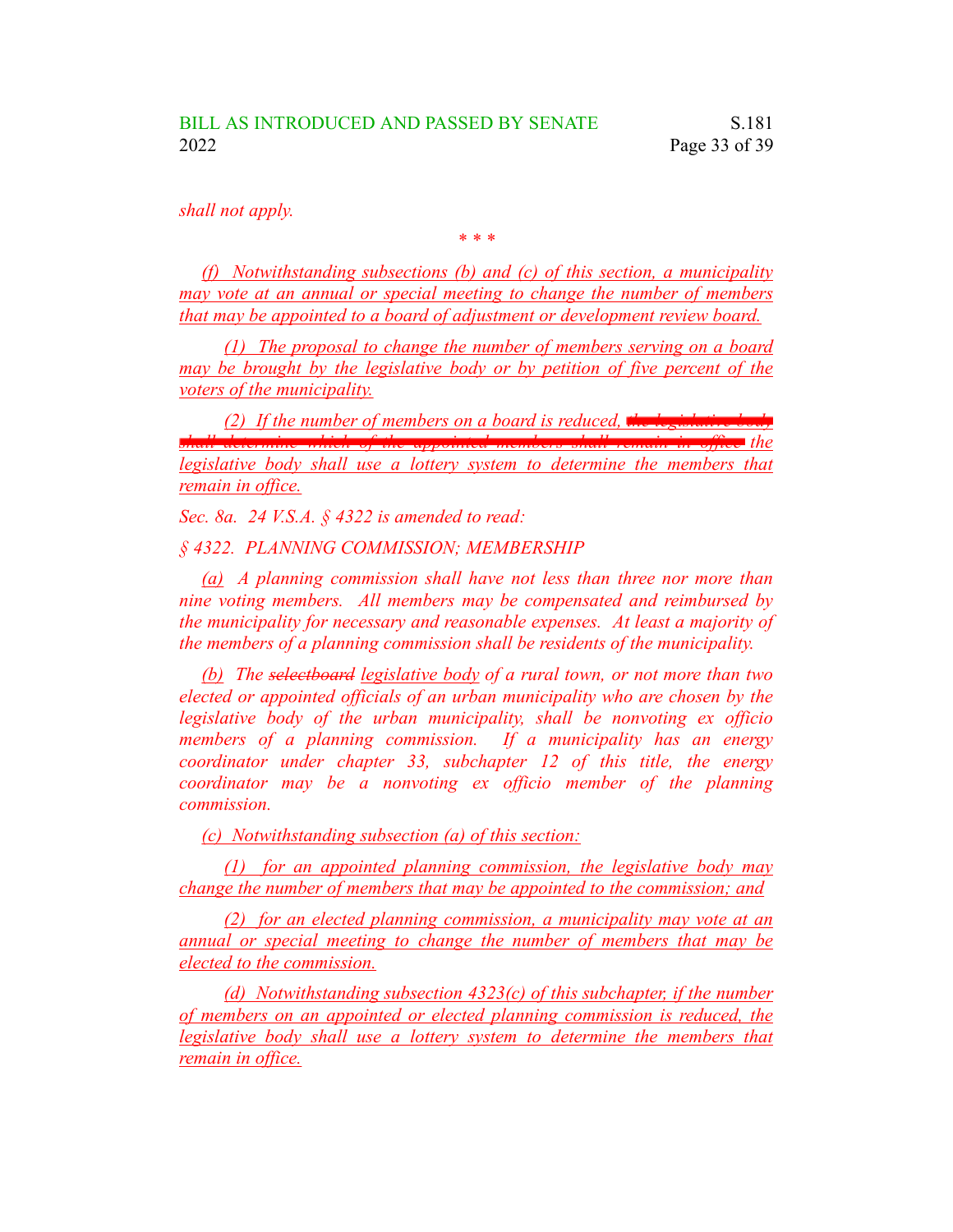*\* \* \* Authority of Legislative Body without Voter Approval \* \* \**

*Sec. 9. 18 V.S.A. § 5361 is amended to read:*

*§ 5361. APPROPRIATIONS AND REGULATIONS BY TOWNS*

*A town may vote sums of money necessary for purchasing, holding, improving, and keeping in repair suitable grounds and other conveniences for burying the dead. The selectboard may make necessary regulations concerning public burial grounds and for fencing and keeping the same in proper order.*

*Sec. 10. 23 V.S.A. § 1007 is amended to read:*

*§ 1007. LOCAL SPEED LIMITS*

*(a)(1) The legislative body of a municipality may establish, on the basis of an engineering and traffic investigation, a speed limit on all or a part of any city, town, or village highway within its jurisdiction, which:*

*(A) is not more than 50 miles per hour; however, after considering neighborhood character, abutting land use, bicycle and pedestrian use, and physical characteristics of the highways, the legislative body of a municipality may vote to set the maximum speed limit, without an engineering and traffic investigation, at not more than 50 miles per hour nor less than 35 miles per hour, on all or a portion of unpaved town highways within its boundaries, unless otherwise posted in accordance with the provisions of this section; or*

*(B) is not less than 25 15 miles per hour.*

*\* \* \**

*Sec. 11. 24 V.S.A. § 961 is amended to read: § 961. VACANCY OR SUSPENSION OF OFFICER'S DUTIES*

*\* \* \**

*(e) When a member of a municipal legislative body fails to attend within a one-year period the minimum number of meetings established by the legislative body in an annual attendance policy, the legislative body may deem the member's office vacant. The legislative body shall afford the member the opportunity to demonstrate that the absences were due to a reasonable basis established in the attendance policy. An annual attendance policy may only be established by unanimous resolution of the legislative body and shall be renewed by the legislative body annually.*

*Sec. 12. 18 V.S.A. § 5361 is amended to read:*

*§ 5361. APPROPRIATIONS AND REGULATIONS BY TOWNS*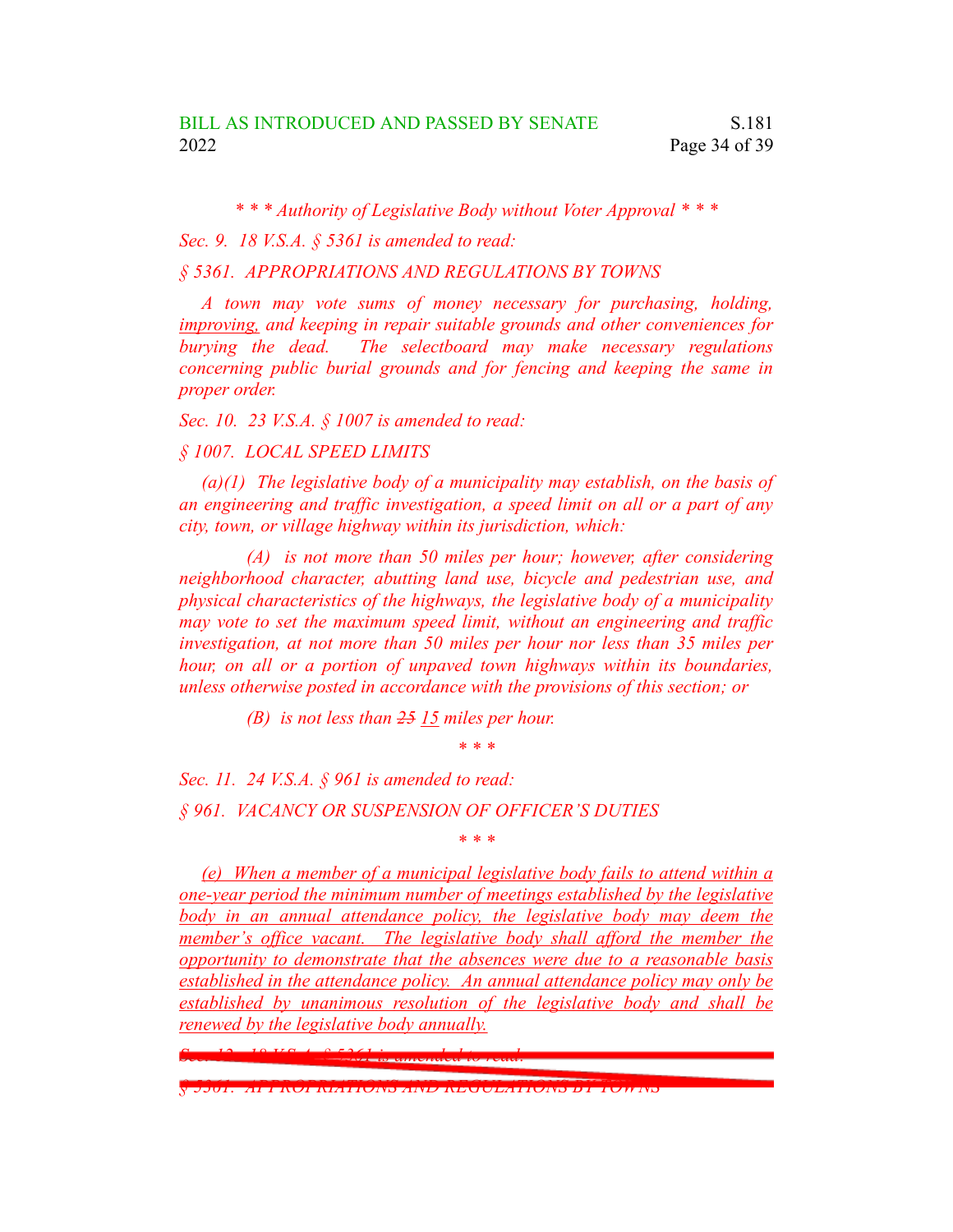*A town may vote sums of money necessary for purchasing, holding, improving, and keeping in repair suitable grounds and other conveniences for burying the dead. The selectboard may make necessary regulations concerning public burial grounds and for fencing and keeping the same in proper order.*

*Sec. 12. [Deleted.]*

*Sec. 13. 24 V.S.A. § 4414 is amended to read:*

*§ 4414. ZONING; PERMISSIBLE TYPES OF REGULATIONS*

*(a) Any of the following types of regulations may be adopted by a municipality in its bylaws in conformance with the plan and for the purposes established in section 4302 of this title.*

*\* \* \**

*(b) A municipality may adopt a bylaw that:*

*(1) prohibits the initiation of construction under a zoning permit unless and until all required municipal permits have been issued; or*

*(2) establishes an application process for a zoning or subdivision permit, under which an applicant may submit a permit application for municipal review, and the municipality may condition the issuance of a final permit upon the issuance of all other required municipal permits.*

*\* \* \* Emergency Provisions for the Operation of Government \* \* \**

*Sec. 14. 1 V.S.A. § 312a is added to read:*

*§ 312a. MEETINGS OF PUBLIC BODIES; STATE OF EMERGENCY*

*(a) As used in this section:*

*(1) "Affected public body" means a public body:*

*(A) whose regular meeting location is located in an area affected by a hazard; and*

*(B) that cannot meet in a designated physical meeting location due to a declared state of emergency pursuant to 20 V.S.A. chapter 1.*

*(2) "Hazard" means an "all-hazards" as defined in 20 V.S.A. § 2(1).*

*(b) Notwithstanding subdivisions 312(a)(2)(D) and (c)(2) of this title, during a declared state of emergency under 20 V.S.A. chapter 1:*

*(1) A quorum or more of an affected public body may attend a regular, special, or emergency meeting by electronic or other means without designating a physical meeting location where the public may attend.*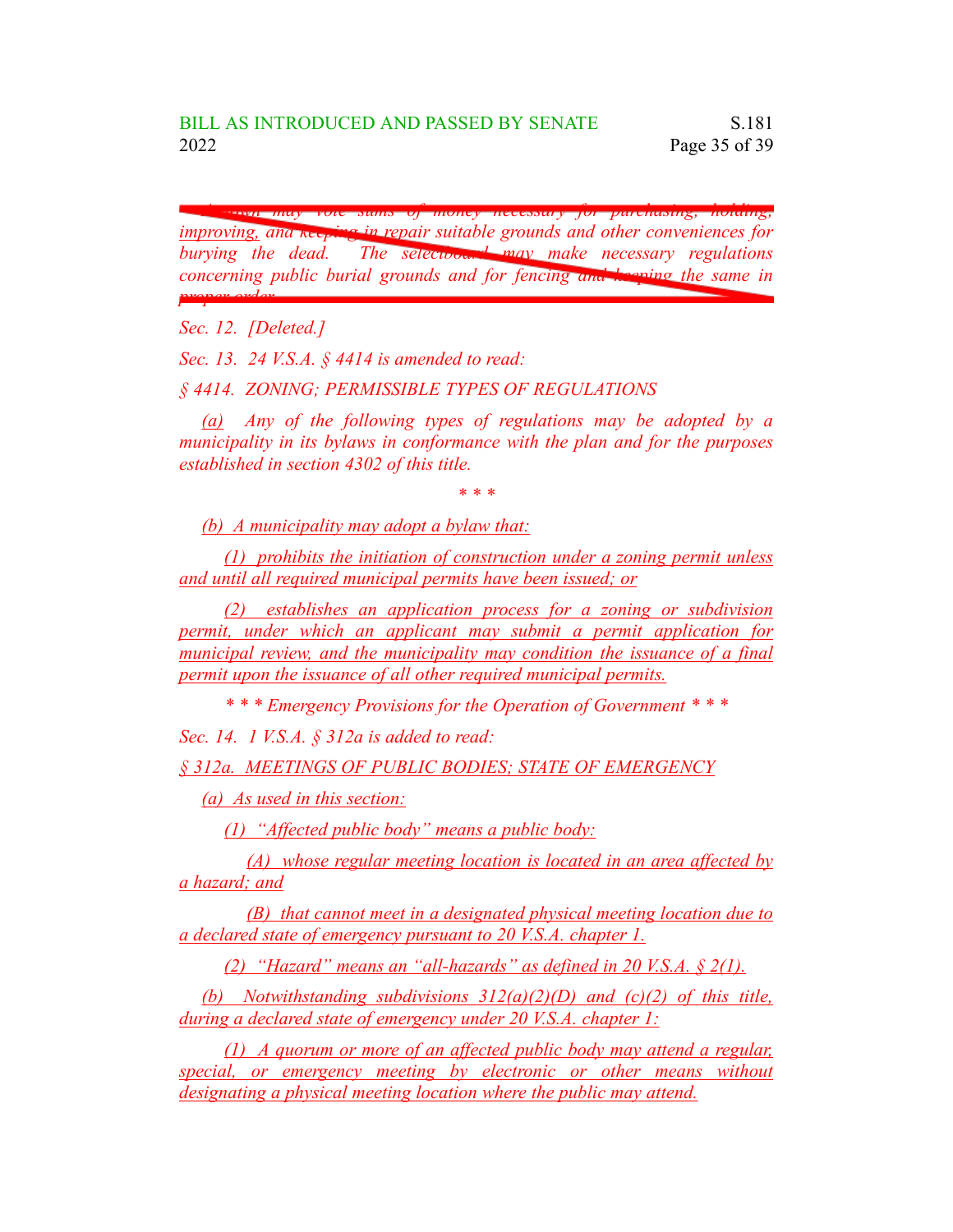*(2) The members and staff of an affected public body shall not be required to be physically present at a designated meeting location.*

*(3) An affected public body of a municipality may post any meeting agenda or notice of a special meeting in two publicly accessible designated electronic locations in lieu of the two designated public places in the municipality, or in a combination of a designated electronic location and a designated public place.*

*(c) When an affected public body meets electronically under subsection (b) of this section, the affected public body shall:*

*(1) use technology that permits the attendance and participation of the public through electronic or other means;*

*(2) whenever feasible, allow the public to access the meeting by telephone; and*

*(3) post information that enables the public to directly access and participate in meetings electronically and shall include this information in the published agenda for each meeting.*

*(d) Unless unusual circumstances make it impossible for them to do so, the legislative body of each municipality and each school board shall record any meetings held pursuant to this section.*

*(e) An affected public body of a municipality shall continue to post notices and agendas in or near the municipal clerk's office pursuant to subdivision 312(c)(2) of this title and shall provide a copy of each notice or agenda to the newspapers of general circulation for the municipality.*

*\* \* \**

*Sec. 15. 32 V.S.A. § 4404 is amended to read:*

*§ 4404. APPEALS FROM LISTERS AS TO GRAND LIST*

*(c)(1) The board shall meet at the time and place so designated, and on that day and from day to day thereafter shall hear and determine such appeals until all questions and objections are heard and decided. Each property, the appraisal of which is being appealed, shall be inspected by a committee of not less than three members of the board who shall report to the board within 30 days from the hearing on the appeal and before the final decision pertaining to the property is given. If, after notice, the appellant refuses to allow an inspection of the property as required under this subsection, including the interior and exterior of any structure on the property, the appeal shall be deemed withdrawn. The board shall, within 15 days from the time of the report, certify in writing its notice of decision, with reasons, in the premises,*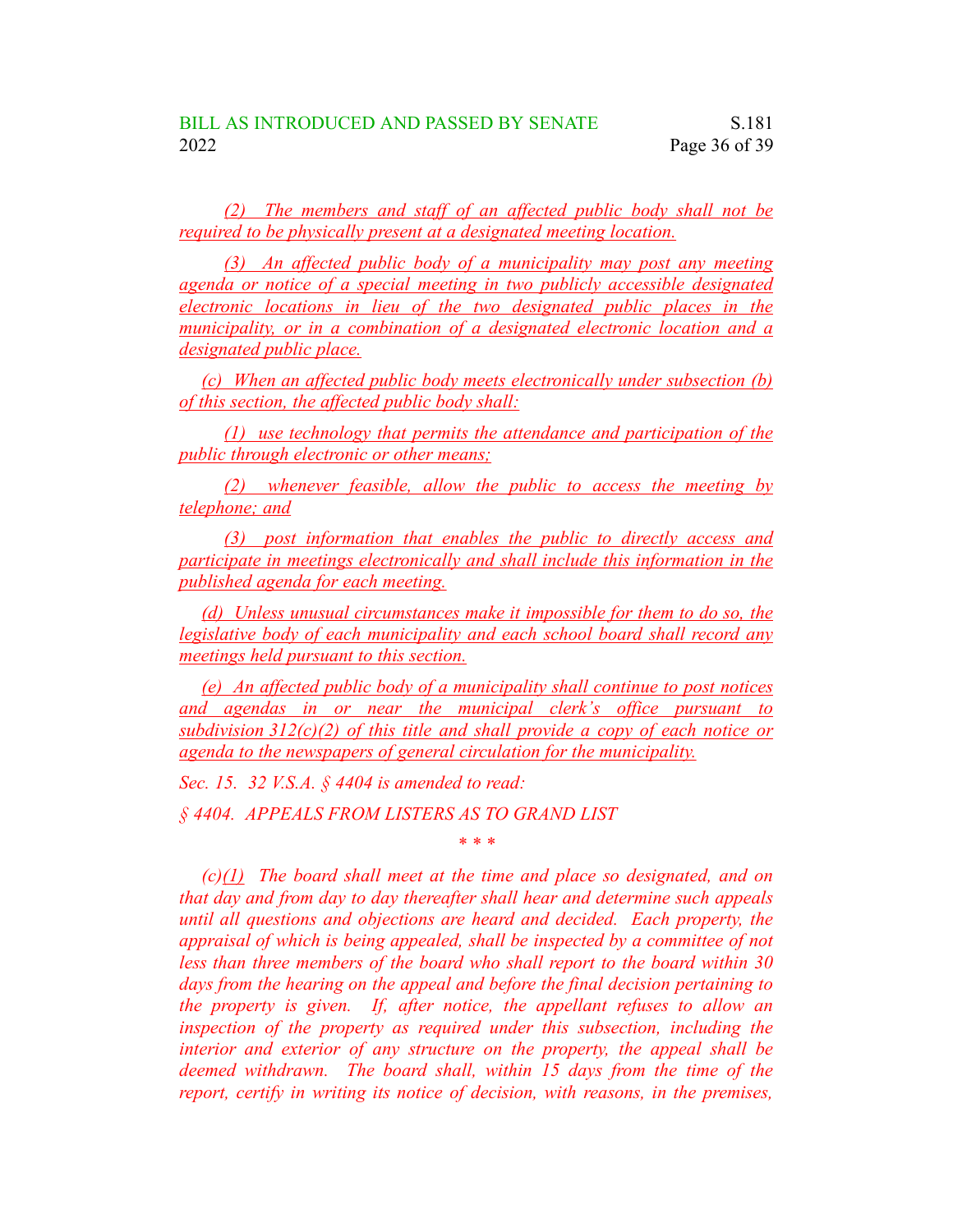*and shall file such the notice with the town clerk who shall thereupon record the same in the book wherein the appeal was recorded and forthwith notify the appellant in writing of the action of such board, by certified mail. If the board does not substantially comply with the requirements of this subsection and if the appeal is not withdrawn by filing written notice of withdrawal with the board or deemed withdrawn as provided in this subsection, the grand list of the appellant for the year for which appeal is being made shall remain at the amount set before the appealed change was made by the listers; except, if there has been a complete reappraisal, the grand list of the appellant for the year for which appeal is being made shall be set at a value that will produce a tax liability equal to the tax liability for the preceding year. The town clerk shall immediately record the same in the book wherein the appeal was recorded and forthwith notify the appellant in writing of such the action, by certified mail. Thereupon the appraisal so determined pursuant to this subsection shall become a part of the grand list of such the person.*

*(2) During a declared state of emergency under 20 V.S.A. chapter 1, a board of civil authority within a municipality affected by an all-hazards event shall not be required to physically inspect any property that is the subject of an appeal. If the appellant requests in writing that the property be inspected for purposes of the appeal, a member or members of the board shall conduct the inspection through electronic means. If the appellant does not facilitate the inspection through electronic means, then the appeal shall be deemed withdrawn.*

*(3) As used in this subsection, "electronic means" means the transmittal of video or photographic evidence by the appellant at the direction of the board members conducting the inspection.*

*(d) Listers and agents to prosecute and defend suits wherein a town is interested shall not be eligible to serve as members of the board while convened to hear and determine such appeals nor shall an appellant, his or her the appellant's servant, agent, or attorney be eligible to serve as a member of the board while convened to hear and determine any appeals. However, listers and agents to prosecute and defend suits wherein a town is interested shall be given the opportunity to defend the appraisals in question.*

*Sec. 16. 32 V.S.A. § 4467 is amended to read:*

### *§ 4467. DETERMINATION OF APPEAL*

*(a) Upon appeal to the Director or the court, the hearing officer or court shall proceed de novo and determine the correct valuation of the property as promptly as practicable and to determine a homestead and a housesite value if a homestead has been declared with respect to the property for the year in*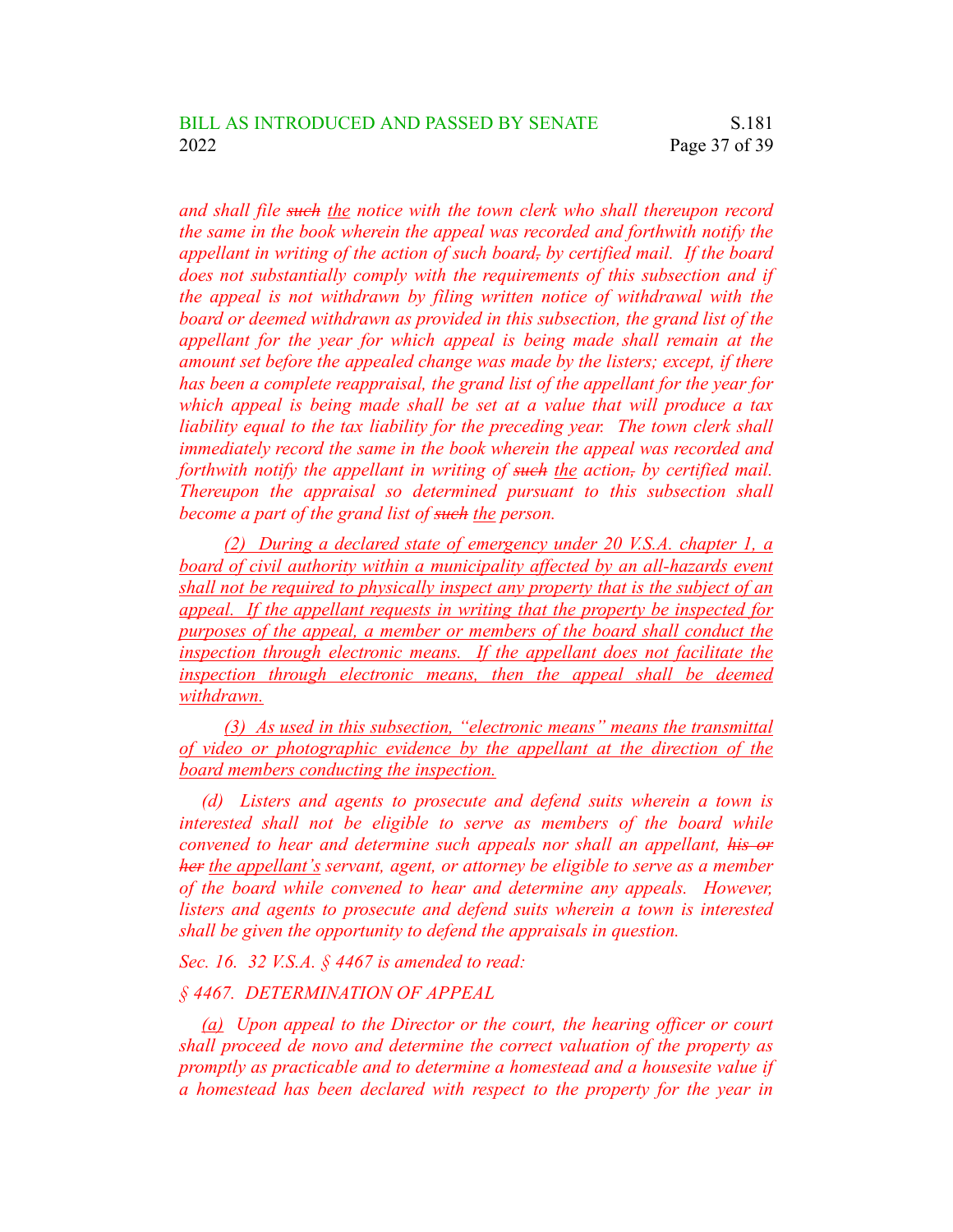*which the appeal is taken. The hearing officer or court shall take into account the requirements of law as to valuation, and the provisions of Chapter I, Article 9 of the Constitution of Vermont and the 14th Amendment to the Constitution of the United States.*

*(b) If the hearing officer or court finds that the listed value of the property subject to appeal does not correspond to the listed value of comparable properties within the town, the hearing officer or court shall set said the property in the list at a corresponding value. The findings and determinations of the hearing officer shall be made in writing and shall be available to the appellant.*

*(c)(1) If the appeal is taken to the Director, the hearing officer may inspect the property prior to making a determination, unless one of the parties requests an inspection, in which case the hearing officer shall inspect the property prior to making a determination. Within 10 days of the appeal being filed with the Director, the Director shall notify the property owner in writing of his or her the Director's option to request an inspection under this section.*

*(2) During a declared state of emergency under 20 V.S.A. chapter 1, a hearing officer shall not be required to physically inspect any property that is the subject of an appeal. If the appellant requests in writing that the property be inspected for purposes of the appeal, the hearing officer shall conduct the inspection through electronic means. If the appellant does not facilitate the inspection through electronic means, then the appeal shall be deemed withdrawn.*

*(3) As used in this subsection, "electronic means" means the transmittal of video or photographic evidence by the appellant at the direction of the hearing officer conducting the inspection.*

*Sec. 17. 24 V.S.A. § 5152 is added to read:*

*§ 5152. DISCONNECTIONS PROHIBITED; STATE OF EMERGENCY*

*(a) Notwithstanding this chapter or any provision of law to the contrary, a municipality; a person who is permitted as a public water system pursuant to 10 V.S.A. chapter 56 and who provides another person water as a part of the operation of that public water system; or a company engaged in the collecting, sale, and distribution of water for domestic, industrial, business, or fire protection purposes that is regulated by the Public Utility Commission under 30 V.S.A. § 203(3) shall be prohibited from disconnecting any person from services during a declared state of emergency under 20 V.S.A. chapter 1, provided that:*

*(1) the state of emergency is declared in response to an all-hazards event that will cause financial hardship and the inability of ratepayers to pay*